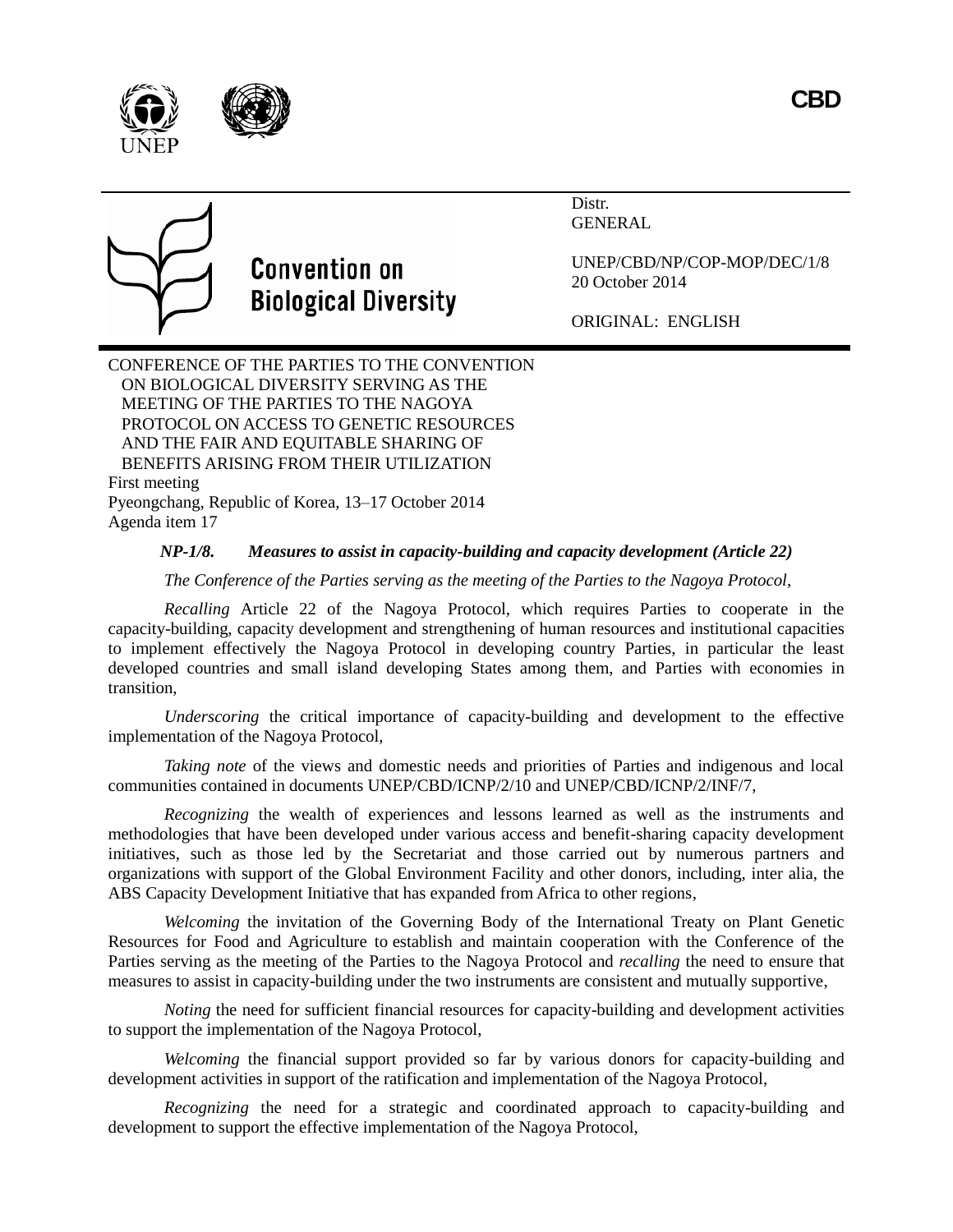*Underlining* the importance of broad stakeholder involvement, country ownership and political commitment to ensure the sustainability of capacity-building and development initiatives,

*Recalling* Article 14, paragraph 1, of the Nagoya Protocol that the Access and Benefit-sharing Clearing-House is part of the clearing-house mechanism,

1. *Adopts* the strategic framework for capacity-building and development to support the effective implementation of the Nagoya Protocol, contained in annex I to this decision;

2. *Decides* to establish an informal advisory committee to provide advice to the Executive Secretary, until the third meeting of the Conference of the Parties serving as the meeting of the Parties to the Nagoya Protocol, on matters related to the assessment of the effectiveness of the strategic framework in accordance with the terms of reference contained in annex II, in view of the evaluation foreseen for 2020 and referred to in paragraph 10 (f) below;

3. *Invites* Parties, other Governments, indigenous and local communities and relevant organizations to develop and implement capacity-building and development activities consistent with the strategic framework;

4. *Also invites* Parties, other Governments, international organizations, regional development banks, other financial institutions and the private sector, as appropriate, to provide financial resources to support the implementation of the strategic framework;

5. *Further invites* Parties, other Governments, indigenous and local communities, relevant organizations, and the private sector, as appropriate, to provide to the Access and Benefit-sharing Clearing-House information on their capacity-building and development initiatives, including emerging best practices and lessons learned, and opportunities relevant to the implementation of the strategic framework;

6. *Encourages* Parties and indigenous and local communities to make available through the Access and Benefit-sharing Clearing-House information regarding their capacity-building and development needs and priorities, including non-market-based approaches, identified through national capacity self-assessments; and to incorporate them in their national strategies and action plans with respect to the implementation of the Convention;

7. *Encourages* relevant organizations to assist developing country Parties, in particular the least developed countries and small island developing States among them, and Parties with economies in transition to implement the strategic framework and contribute to the implementation of the Strategic Plan for Biodiversity 2011-2020, in particular the achievement of Aichi Biodiversity Target 16;

8. *Notes* the cooperative efforts of the Executive Secretary with other partners in promoting capacity-building and facilitating the exchange of views and experiences on the mutual supportiveness and harmonious implementation of the Nagoya Protocol and other international instruments relevant to the Protocol;

9. *Calls on* Parties that are also Parties to other international instruments relevant to the Protocol to ensure that measures taken to assist in capacity-building are consistent and mutually supportive;

10. *Requests* the Executive Secretary:

(a) To promote and facilitate, in collaboration with relevant organizations, coordination and cooperation in the implementation of the strategic framework by, inter alia, providing relevant tools and information through the Access and Benefit-sharing Clearing-House;

(b) To ensure that information on capacity-building and development needs, opportunities and activities can be submitted to and accessed from all platforms under the Convention so that access and benefit-sharing capacity development activities are integrated into the global capacity development activities under the Convention;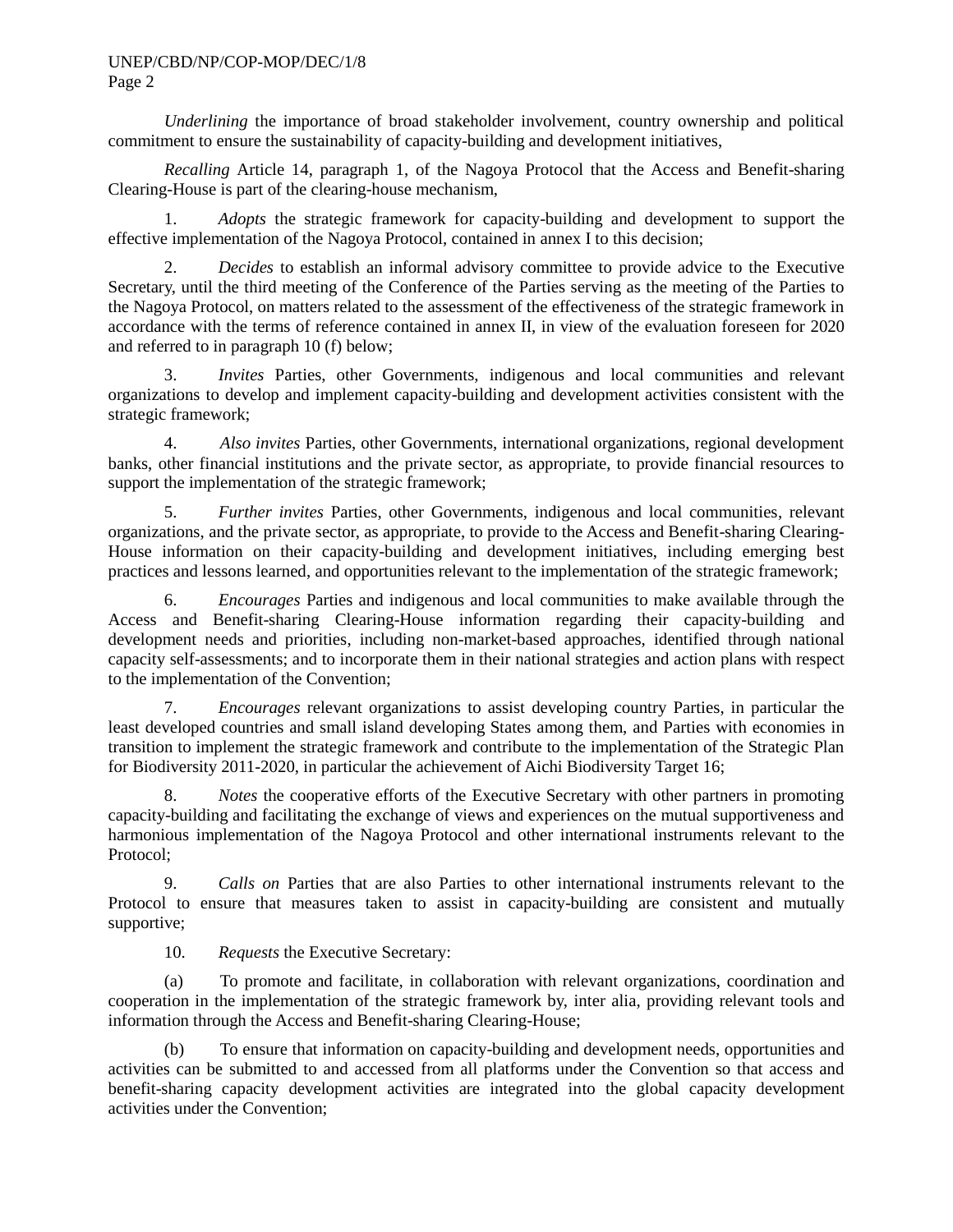(c) To compile information on existing tools that assist Parties and indigenous and local communities, in particular women within those communities, to assess their capacity-building and development needs and priorities and to make the resulting information available through the Access and Benefit-sharing Clearing-House, and to report to the second meeting of the Conference of the Parties serving as the meeting of the Parties to the Nagoya Protocol on the need for the development of new tools;

To compile information on the capacity-building and development needs and priorities identified by Parties and indigenous and local communities and make it available to relevant organizations;

(e) To prepare updates on the status of implementation of the strategic framework and its contribution to the Strategic Plan for Biodiversity 2011-2020 for consideration by the Conference of the Parties serving as the meeting of the Parties to the Nagoya Protocol at its regular meetings, with the first update made available at the second meeting, taking into account the information submitted to the Access and Benefit-sharing Clearing-House by Parties, other Governments, indigenous and local communities and relevant organizations;

(f) To prepare an evaluation of the strategic framework in 2019 and submit the evaluation report for consideration by the meeting of the Parties to the Nagoya Protocol in 2020 to facilitate the review and possible revision of the strategic framework in conjunction with the review of the Strategic Plan for Biodiversity 2011-2020.

#### *Annex I*

## **STRATEGIC FRAMEWORK FOR CAPACITY-BUILDING AND DEVELOPMENT TO SUPPORT THE EFFECTIVE IMPLEMENTATION OF THE NAGOYA PROTOCOL ON ACCESS AND BENEFIT-SHARING**

#### **EXECUTIVE SUMMARY**

This strategic framework seeks to foster a strategic, coherent and coordinated approach to capacity-building and development for the effective implementation of the Nagoya Protocol. It provides guidance on the key areas and measures requiring capacity-building and development and includes a set of practical activities to build and develop the capacities of Parties, indigenous and local communities and relevant stakeholders to enable them to undertake strategic measures in the short, medium and long term to contribute to the effective implementation of the Protocol.

The strategic framework is designed to serve as a reference document to guide the policies and actions of Parties, relevant organizations and donors in relation to capacity-building and development for implementation of the Protocol and includes practical capacity-building and development activities.

The strategic framework covers five key areas for capacity-building and development:

- 1. Capacity to implement, and to comply with the obligations of, the Protocol;
- 2. Capacity to develop, implement and enforce domestic legislative, administrative or policy measures on access and benefit-sharing;
- 3. Capacity to negotiate mutually agreed terms;
- 4. Capacity of indigenous and local communities and relevant stakeholders, including the business sector and the research community, in relation to the implementation of the Protocol;
- 5. Capacity of countries to develop endogenous research capabilities to add value to their own genetic resources.

The strategic framework focuses on capacity-building and development for strategic measures that Parties may need to undertake in the short and medium-term (i.e., within the first six years until 2020), and in the long-term (beyond 2020) to build the foundation for effective implementation of the Protocol. The measures, summarized in the table contained in Appendix I, provide an indicative sequence of actions (road map) organized under three indicative timeframes.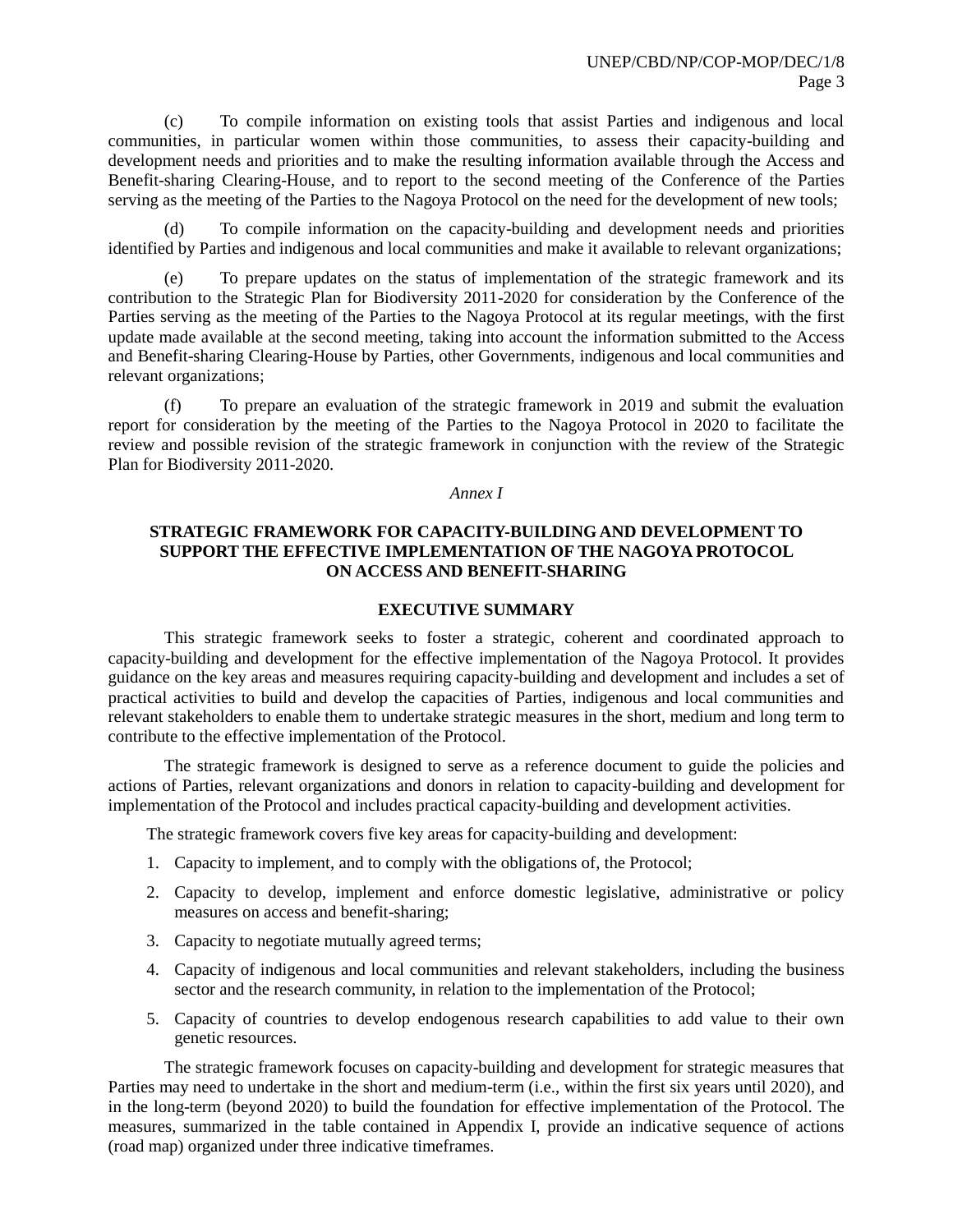The strategic framework is intended to assist and guide Parties, regional and international organizations, research and academic institutions, indigenous and local communities and other relevant stakeholders to build and develop capacity through projects and programmes to be implemented at the national, subregional, regional and international levels, taking into account specific needs and priorities of countries.

The framework includes mechanisms to facilitate coordination and cooperation between and among Parties and relevant organizations on capacity-building and development for the effective implementation of the Protocol with a view to fostering synergies, mutual supportiveness, experiencesharing and lesson-learning and efficient utilization of available resources and expertise.

A comprehensive evaluation of the strategic framework will be carried out in 2020. The evaluation report will be used by the Conference of the Parties serving as the meeting of the Parties to the Protocol to review and revise, as appropriate, the strategic framework in conjunction with the review of the Strategic Plan for Biodiversity 2011-2020.

## **1. INTRODUCTION**

## **1.1 Background**

1. Article 22 of the Protocol requires Parties to cooperate in capacity-building, capacity development and strengthening of human resources and institutional capacities to effectively implement the Protocol in developing country Parties, in particular the least developed countries and small island developing States among them, and Parties with economies in transition, including through existing global, regional, subregional and national institutions and organizations. Parties are also required to facilitate the involvement of indigenous and local communities and relevant stakeholders, including non-governmental organizations and the private sector.

2. Currently, most developing country Parties, in particular the least developed countries and small island developing States among them, and Parties with economies in transition lack the necessary capacities to effectively implement the Protocol. For example, many do not yet have in place functional domestic legislative, administrative or policy measures on access and benefit-sharing and have not yet set up the institutional arrangements to support implementation of the Protocol at the national level. Many of them also lack experts in the area of access and benefit-sharing and related issues. As well, key stakeholders – including government officials, indigenous and local communities, the private sector and the public – are not fully aware of the provisions of the Protocol.

3. This strategic framework has been developed to facilitate cooperation among Parties, donors and other actors on capacity-building and development for the effective implementation of the Protocol and foster a strategic, coherent and coordinated approach to capacity-building and development. It delineates the general focus and strategic direction for building and developing core capacities at the individual, institutional and systemic levels that would underpin the implementation of the Protocol over the next decade.

4. This document is a result of a broad consultative process, which was initiated after the first meeting of the Open-ended Ad Hoc Intergovernmental Committee for the Nagoya Protocol (the Intergovernmental Committee) held in June 2011 in Montreal. In its recommendation 1/2, the Intergovernmental Committee called for the development of a strategic framework for capacity-building and development on the basis of the domestic needs and priorities and the elements identified by Parties and indigenous and local communities. Subsequently the Executive Secretary prepared a synthesis of the views and information received. The synthesis was considered by the second meeting of the Intergovernmental Committee, which was held in July 2012 in New Delhi.<sup>1</sup>

l

 $1$ <sup>1</sup> The synthesis was issued as UNEP/CBD/ICNP/2/10.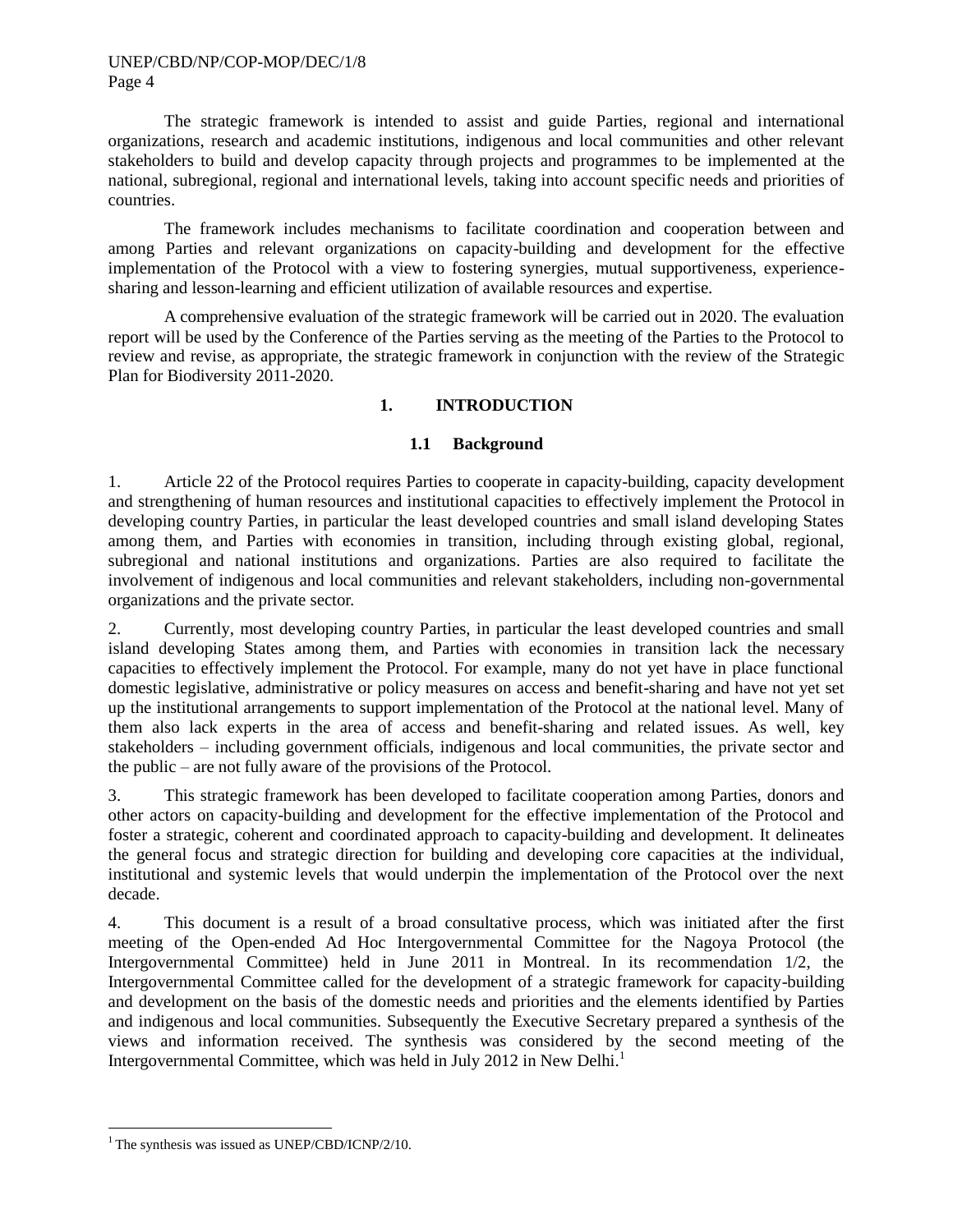5. On the basis of the recommendation by the second meeting of the Intergovernmental Committee, the Conference of the Parties requested the Executive Secretary to organize an expert meeting to develop a draft strategic framework, taking into account the above-mentioned synthesis of views and information received, the wealth of experiences and lessons learned from existing access and benefit-sharing related capacity-building and development initiatives and access and benefit-sharing related bilateral cooperation, as well as the views expressed at the second meeting of the Intergovernmental Committee.<sup>2</sup>

6. The expert meeting, held from 3 to 5 June 2013 in Montreal, developed the draft strategic framework on the basis of the above information. The expert meeting also took into account outcomes from the workshops on capacity-building on access and benefit-sharing, which were organized by the Secretariat of the Convention on Biological Diversity and the Secretariat of the International Treaty on Plant Genetic Resources for Food and Agriculture in 2011 and 2012.<sup>3</sup> The draft strategic framework was considered by the Intergovernmental Committee at its third meeting, in February 2014 in the Republic of Korea, and was adopted by the Conference of the Parties serving as the meeting of the Parties to the Nagoya Protocol at its first meeting.

7. The strategic framework is a flexible and living document. It is intended to be used and adapted by Parties according to the different situations and contexts and will be updated on the basis of emerging experiences and lessons learned.

## **1.2 Current situation, previous experiences and lessons learned**

8. There is wide variation among countries with regard to the current status of implementation of access and benefit-sharing measures, the existing human resources and institutional capacities and the capacity needs and priorities. In response to the questionnaire sent out by the Secretariat in October 2011, a number of Parties expressed the need for capacity to develop national access and benefit-sharing measures and institutional arrangements, participate in the Access and Benefit-Sharing (ABS) Clearing-House, conduct valuation of genetic resources and associated traditional knowledge, address transboundary situations and national capacity for bioprospecting. The representatives of indigenous and local communities expressed the need to develop their capacity to participate in decision-making and policy development processes, to understand the provisions of the Protocol, to negotiate favourable access and benefit-sharing agreements and to develop inventories and monitor their genetic resources and traditional knowledge associated with genetic resources.

9. Many countries also lack clear and harmonized institutional arrangements and rules governning access and benefit-sharing, including procedures for obtaining prior informed consent and establishing mutually agreed terms. They also lack expertise to effectively carry out access and benefit-sharing regulatory functions and the capacity to collect, manage and share information on access and benefit-sharing. Moreover, the level of awareness of the Protocol and its provisions is very low in most countries. Key stakeholders, including government officials, indigenous and local communities, the private sector and the public are not aware of the requirements under the Protocol. There is also a need for capacity-building and development in all Parties for monitoring the utilization of genetic resources, including through checkpoints.

10. Prior to the adoption of the Protocol, a number of tools and initiatives were developed to assist Parties in implementing Article 15 of the Convention on Biological Diversity. For example, the Action Plan on Capacity-building for Access and Benefit-sharing was adopted by the Conference of the Parties in 2004 to facilitate and support the development and strengthening of capacities of individuals, institutions and communities for the effective implementation of the provisions of the Convention relating to access to genetic resources and benefit-sharing. The Bonn Guidelines on Access to Genetic Resources and Fair and

l  $^{2}$  Decision XI/1 D, paragraph 4 and annex III.

<sup>&</sup>lt;sup>3</sup> The reports of these workshops (UNEP/CBD/ICNP/2/INF/1 and UNEP/CBD/ICNP/2/INF/9) are available at [http://www.cbd.int/icnp2/documents.](http://www.cbd.int/icnp2/documents)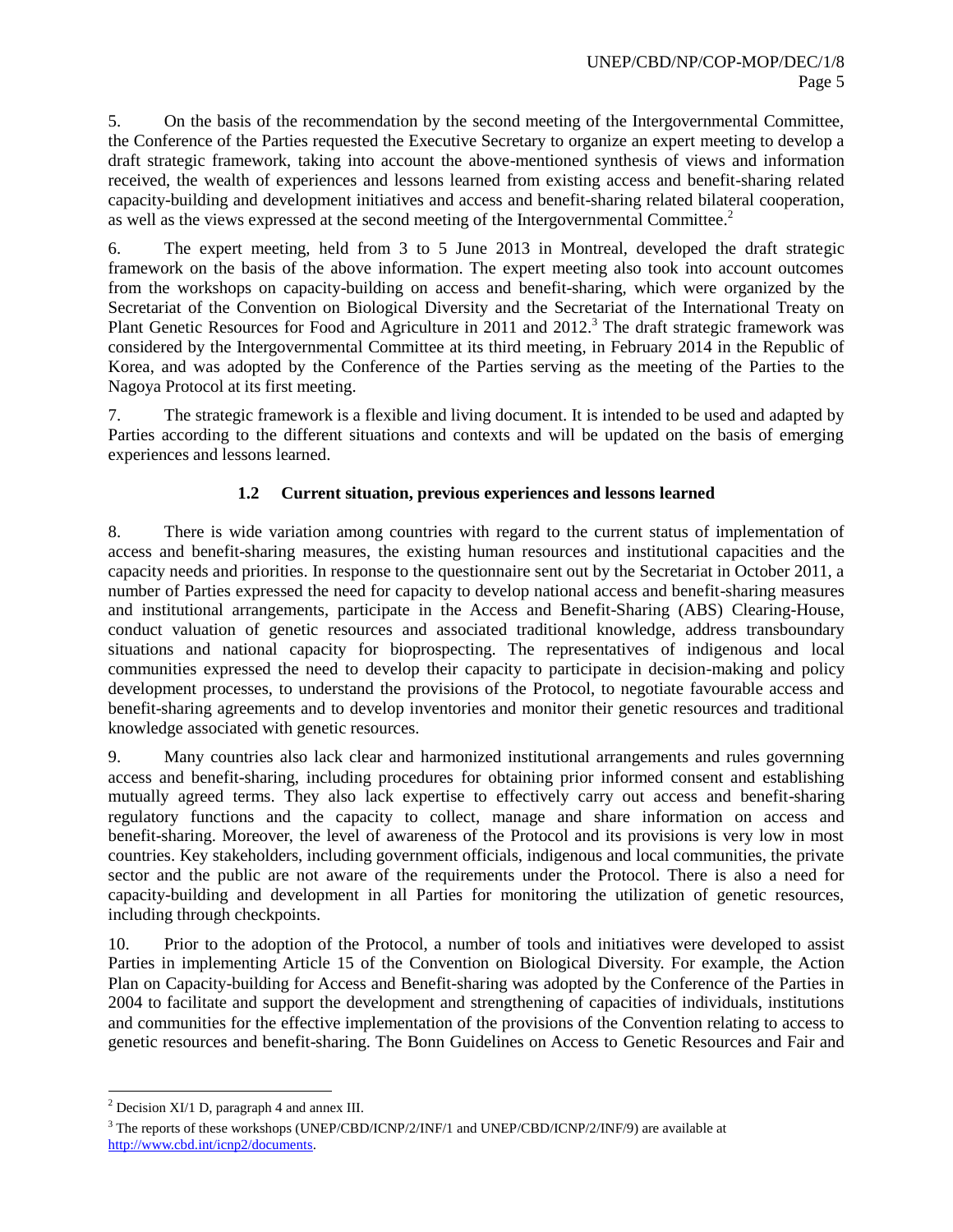Equitable Sharing of Benefits Arising from their Utilization, adopted in 2002, also assisted Parties, inter alia, to develop national regimes and contractual arrangements for access and benefit-sharing.<sup>4</sup>

11. Furthermore, various capacity-building and development initiatives have been implemented over the last few years.<sup>5</sup> Many of those initiatives have provided training to individuals through face-to-face training seminars and workshops. Few have provided technical support for institutional capacity development and strengthening of capacity at the systemic level. Some initiatives have also developed virtual learning tools, including e-learning modules on access and benefit-sharing and some are supporting on-the-job training and exchange programmes. To date, however, there are very few academic institutions offering formal degree or diploma programmes in access and benefit-sharing.

12. Some of the lessons learned from past and ongoing access and benefit-sharing capacity-building and development initiatives include the following:

(a) Addressing access and benefit-sharing capacity needs requires a programmatic approach;

(b) Capacity-building and development on access and benefit-sharing should target and involve a wide range of stakeholder groups;

(c) It is important that all parties involved in capacity-building and development have a clear understanding of the content and the implications of the Protocol;

(d) Regional and subregional initiatives have been effective in building and developing capacities of countries that have similar needs and situations.<sup>6</sup> They allow countries to pool resources and share expertise available in the region;

(e) Capacity-building and development requires adequate and consistent support over a relatively long period of time in order to secure effective and lasting results.

13. The development of this strategic framework has taken into account the current situation, the needs and priorities identified and the experiences and lessons learned from previous capacity-building initiatives.

## **1.3 Guiding principles and approaches**

14. Implementation of capacity-building and development policies, activities, projects and other initiatives in support of the implementation of the Protocol should be guided by principles and approaches based on experiences and lessons learned from previous and current initiatives. In general, capacity-building and development initiatives should:

(a) Be demand-driven, based on the needs and priorities identified through national self-assessments;

(b) Ensure national ownership and leadership;

l

(c) Build on experiences and lessons learned from past and ongoing access and benefit-sharing capacity-building initiatives;

(d) Emphasize the role of bilateral and multilateral cooperation;

(e) Ensure full involvement of indigenous and local communities and relevant stakeholders, including women, in capacity-building and development initiatives;

<sup>&</sup>lt;sup>4</sup> The Action Plan and the Bonn Guidelines are available a[t http://www.cbd.int/abs/action-plan-capacity](http://www.cbd.int/abs/action-plan-capacity) and [http://www.cbd.int/abs/bonn/default.shtml.](http://www.cbd.int/abs/bonn/default.shtml)

<sup>&</sup>lt;sup>5</sup> Examples of past and ongoing initiatives can be accessed a[t http://www.cbd.int/abs/capacity-building.shtml.](http://www.cbd.int/abs/capacity-building.shtml)

<sup>6</sup> Examples the ABS Capacity-Building Initiative and the ABS initiatives by the Association of Southeast Asian Nations (ASEAN), International Centre for Integrated Mountain Development (ICIMOD), Secretariat of the Pacific Regional Environment Programme (SPREP) and the Caribbean Community (CARICOM).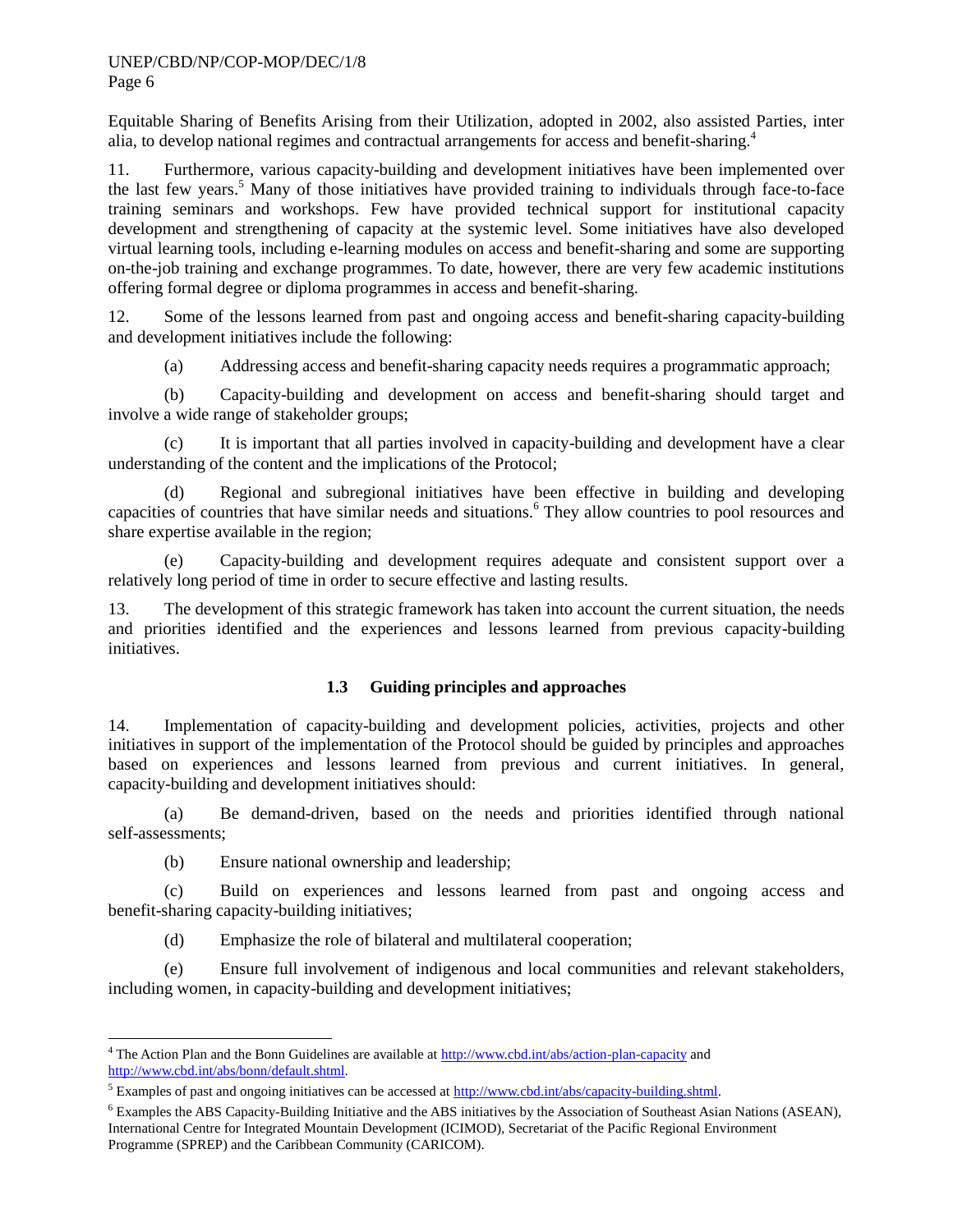(f) Recognize the usefulness and cost-effectiveness of subregional and regional approaches to capacity-building and development, particularly where countries have common capacity needs;

(g) Integrate capacity-building into wider sustainable development efforts;

(h) Adopt a learning-by-doing approach;

(i) Foster development of sustainable capacities to enable Parties to comply with the requirements of the Protocol;

(j) Consider the views and experiences of different stakeholders involved in access and benefit-sharing.

15. The above guiding principles will help to inform the Parties' capacity-building efforts to ensure that they are developed in accordance with the strategic framework and foster a more streamlined and consistent approach.

## **2. PURPOSE AND OBJECTIVES**

16. The purpose of this strategic framework is to foster a systematic, coherent and coordinated approach to capacity-building and development for the effective implementation of the Protocol in accordance with Article 22. It also seeks to catalyse and guide the development, implementation, monitoring and evaluation of capacity-building and development initiatives on access and benefit-sharing. It provides a framework that Parties, indigenous and local communities and other relevant stakeholders can use to, inter alia*,* identify their capacity needs and priorities through national self-assessment; design and implement national capacity-building and development strategies, projects and programmes; and monitor and evaluate their capacity-building and development initiatives.

17. Furthermore, the strategic framework provides a mechanism that could enable Parties, relevant organizations, donors and partners involved in capacity development to cooperate and leverage opportunities and resources through strategic partnerships and synchronized initiatives. It would also foster coordination and dialogue among countries and relevant stakeholders and promote sustainability of capacity-building and development initiatives.

18. The strategic framework is to serve as a reference document to guide the policies and actions of Parties, relevant organizations and donors in relation to capacity-building and development for implementation of the Protocol and includes specific practical activities to assist developing country Parties and Parties with economies in transition to build and develop their capacities to undertake measures to facilitate the effective implementation of the Protocol.

19. The strategic framework covers the following key areas:

(a) Capacity to implement, and to comply with the obligations of, the Protocol;

(b) Capacity to develop, implement and enforce domestic legislative, administrative or policy measures on access and benefit-sharing;

(c) Capacity to negotiate mutually agreed terms;

(d) Capacity of countries to develop their endogenous research capabilities to add value to their own genetic resources.

20. In addition, the capacity needs and priorities of indigenous and local communities and relevant stakeholders, including the business sector and the research community, in relation to the implementation of the Protocol are addressed by the strategic framework.

21. Accordingly, the objectives of strategic framework are:

(a) To build and develop the capacity for enabling the ratification of, or accession to, the Protocol;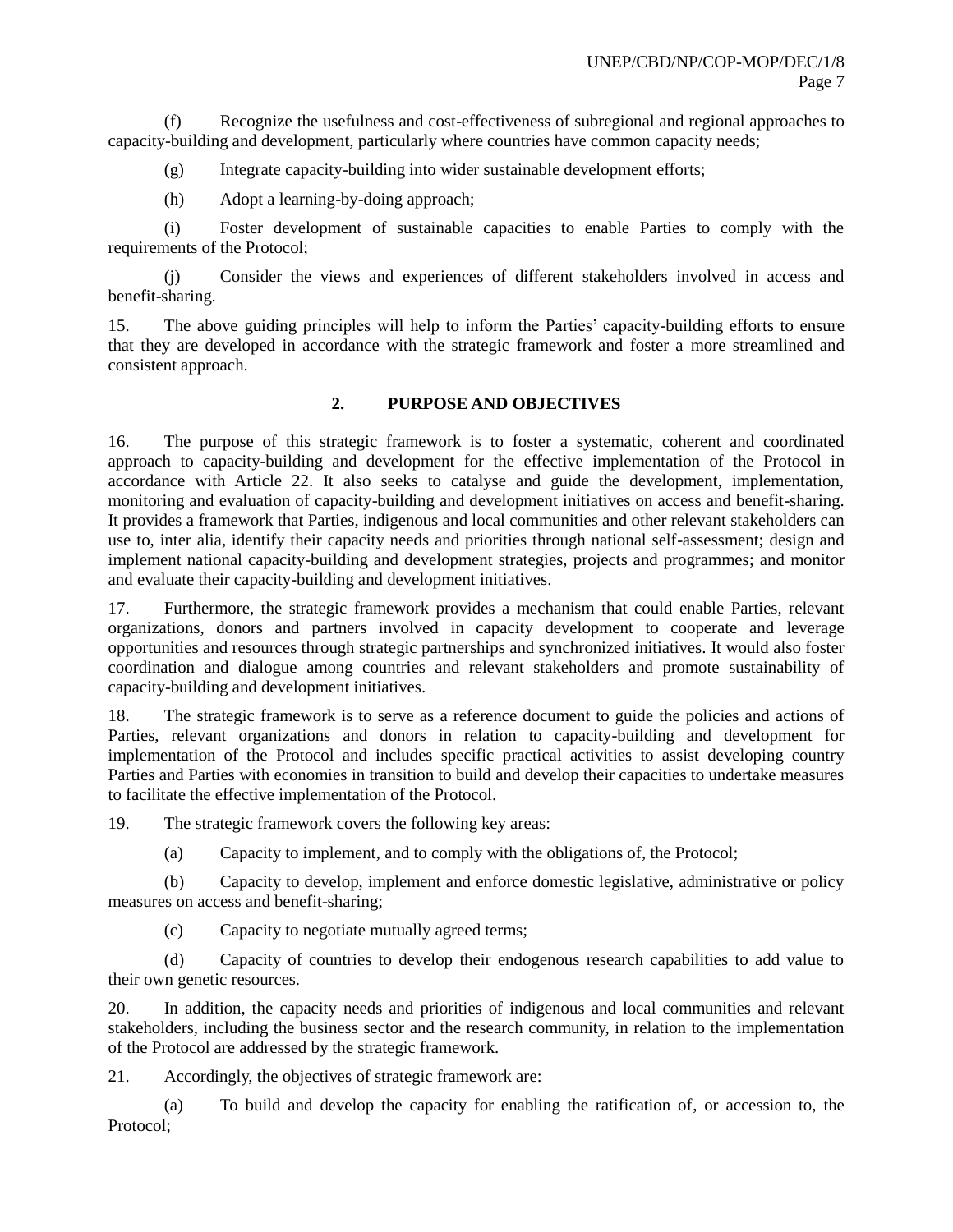(b) To build and strengthen the capacity of Parties to develop, implement and enforce domestic legislative, administrative or policy measures to support implementation of the Protocol;

(c) To support Parties in raising-awareness of the importance of genetic resources and traditional knowledge associated with genetic resources, and related access and benefit-sharing issues;

(d) To enhance the capacity of Parties to negotiate mutually agreed terms, including through training and through development of model contractual clauses;

(e) To assist Parties in promoting compliance with domestic access and benefit-sharing legislation and regulatory requirements and mutually agreed terms;

(f) To increase the capacity of Parties to monitor the utilization of genetic resources, including the establishment of checkpoints;

(g) To enable Parties to develop the endogenous research capabilities to add value to their own genetic resources;

(h) To build and develop the capacity of indigenous and local communities and relevant stakeholders, including the business sector and the research community, to effectively participate in the implementation of the Protocol;

(i) To enable Parties to effectively participate in the ABS Clearing-House and use the best available communication tools and Internet-based systems for access and benefit-sharing activities;

(j) To promote coordination and mutual supportiveness of capacity-building and development initiatives for implementation of the Protocol and other international instruments on access and benefit-sharing.

## **3. STRATEGIC MEASURES REQUIRING CAPACITY-BUILDING AND DEVELOPMENT**

22. The strategic framework focuses on capacity-building and development for strategic measures that Parties may need to undertake in the short and medium-term (i.e. within the first six years until 2020), and in the long-term (beyond 2020) in order to lay a strong foundation for the effective implementation of the Protocol and provide leverage for future capacity-building and development efforts. The proposed measures under each of the key areas are summarized in a table contained in [appendix I.](#page-12-0)

23. The measures in the table are organized in an indicative order of priority/sequence according to their temporal importance in supporting the implementation of the Protocol and are based on the information that was submitted to the Secretariat by Parties, indigenous and local communities and relevant stakeholders in 2011. It is recognized that the specific priorities vary from Party to Party depending on the situation of each Party, including its national development priorities and budgetary limitations and level of advancement with respect to access and benefit-sharing.

# **4. IMPLEMENTATION OF THE STRATEGIC FRAMEWORK**

## **4.1 Practical activities to implement the strategic framework**

24. The strategic framework may be implemented through practical capacity-building and development activities carried out at the national, subregional, regional and international levels. An indicative list of activities is presented in **appendix II**. The proposed activities are intended to contribute to building and developing the capacity to implement the strategic measures outlined in [appendix](#page-12-0) I.

25. The mechanisms for implementing this strategic framework would vary from country to country and from region to region depending on the measures requiring capacity-building and development. In accordance with the information received from Parties in response to the questionnaire sent out in 2011, the main delivery mechanisms include targeted education and training programmes, conferences and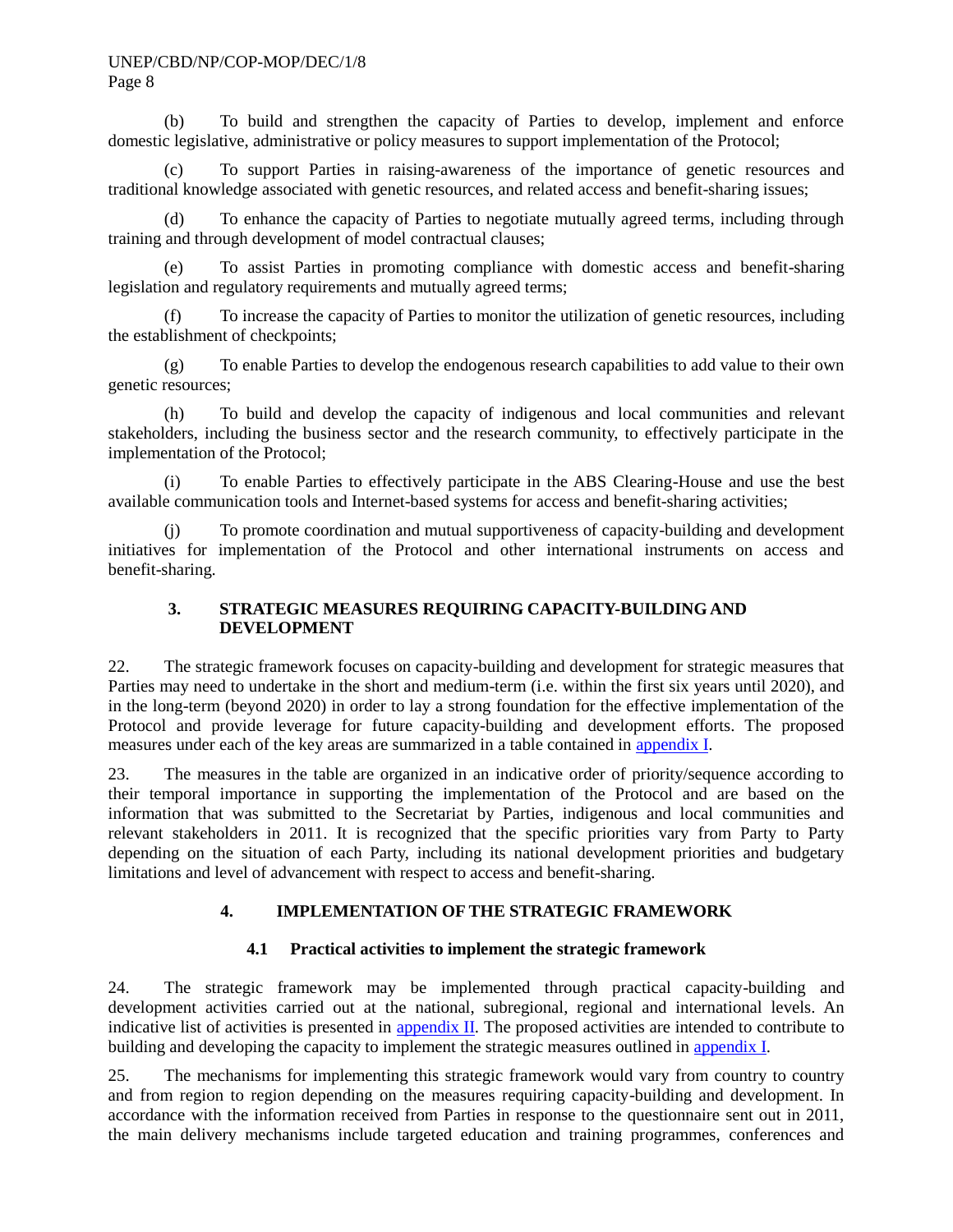workshops, legal and technical assistance, development of guidance and reference materials, online discussion forums, scientific and technical cooperation, and funding support (including research grants). Other mechanisms include train-the-trainers and learning-by-doing approaches, on-the-job training, multi-stakeholder policy dialogue, study tours and exchange visits and institutional support.

26. The implementation of the strategic framework promotes various approaches to capacity-building, including participatory bottom-up and national, subregional and regional approaches and opportunities.

#### **4.2 Roles and responsibilities**

27. The strategic framework is intended to assist and guide Parties, regional and international organizations, research and academic institutions, indigenous and local communities and other relevant stakeholders to build and develop capacity through national, subregional and, regional projects and programmes, taking into account the specific needs and priorities of the respective Parties or regions for the implementation of the Protocol.The Secretariat of the Convention on Biological Diversity is to promote and coordinate the implementation of the strategic framework by, inter alia, collecting and providing information through the ABS Clearing-House. It would facilitate activities at the regional and international levels, including the following:

(a) Informing capacity-building providers about existing capacity-building initiatives and about areas where there are capacity-building gaps;

(b) Organizing train-the-trainers courses and workshops;

(c) Identifying and mapping institutions and expertise available at various levels that could assist in the implementation of the strategic framework;

(d) Developing training materials and disseminating them through the ABS Clearing-House;

(e) Setting up online expert networks on access and benefit-sharing capacity-building and development; and

(f) Facilitating communication and exchange of experiences among Parties and relevant organizations, including through the ABS Clearing-House.

28. The Conference of the Parties serving as the meeting of the Parties to the Protocol will be responsible for monitoring the progress made in the implementation of the strategic framework and providing further guidance, if necessary.

#### **4.3 Resources for implementation**

29. The main sources of funding for the capacity-building and development activities proposed in this strategic framework include, but are not limited to, the following:

(a) The Global Environment Facility (GEF) is an important source of funding for implementing this strategic framework.<sup>7</sup> Parties are encouraged to give priority to access and benefit-sharing projects when distributing their country allocation for biodiversity under the System for Transparent Allocation of Resources (STAR);

(b) Bilateral and multilateral development assistance is another potential source of funding for access and benefit-sharing capacity-building and development activities. Parties are encouraged to develop project proposals in line with this framework and submit them to potential donors. Partners are invited to assist Parties in formulating good project proposals. Parties are encouraged to integrate access and benefit-sharing capacity-building and development activities in their national development plans, which often guide the discussions with development cooperation agencies;

l

 $7$  The measures and activities outlined in this strategic framework are covered in the programme priorities contained in the guidance that the Conference of the Parties provided to the GEF in its decision XI/5, paragraphs 21-23 and Appendix I.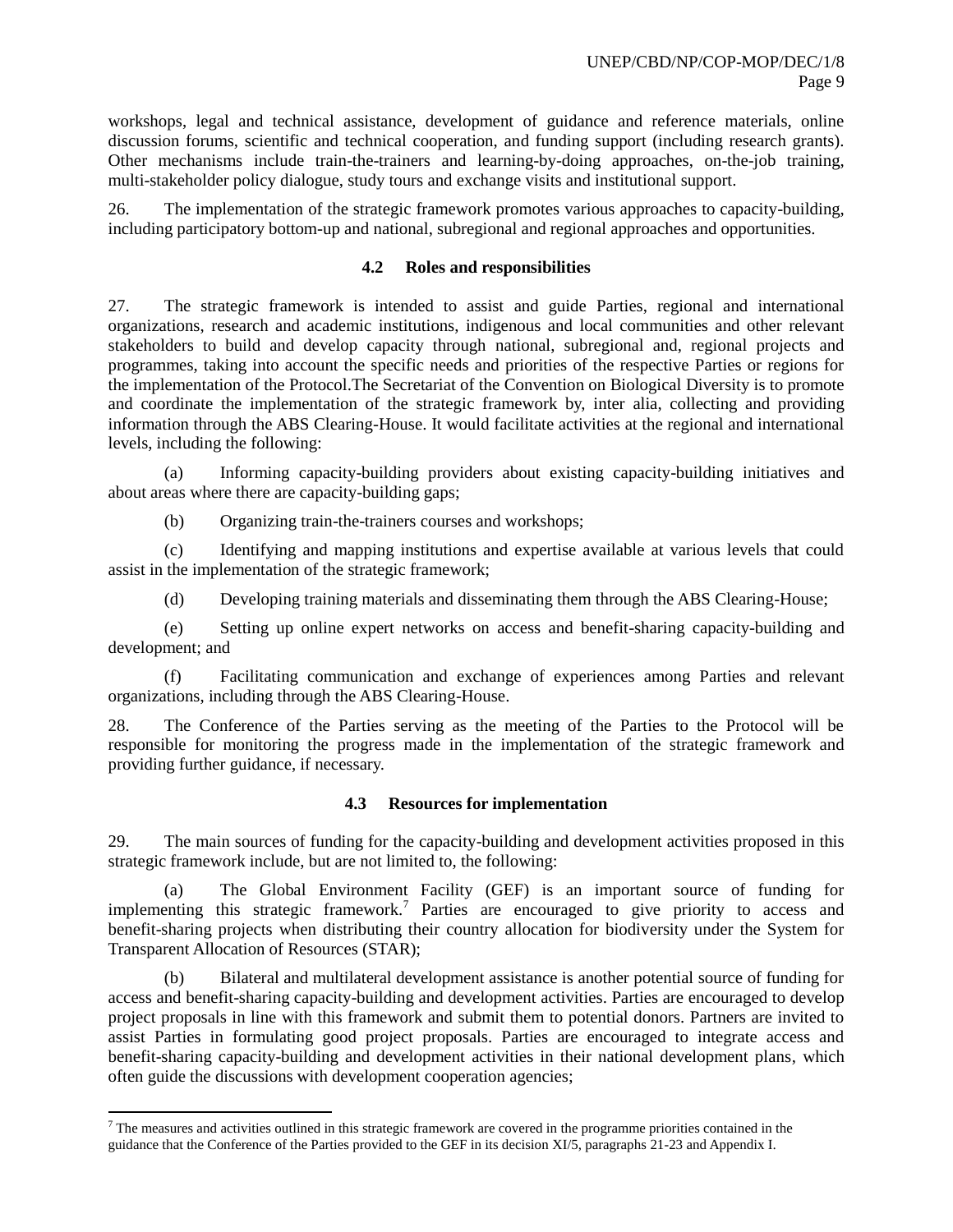(c) Technical cooperation with regional and international partners: Parties are encouraged to establish strategic partnerships with various organizations, regional bodies or centres of excellence and, as appropriate, with the private sector with a view to pooling human and technical resources and widening opportunities for mobilizing financial resources from various sources;

(d) New and additional funding: Parties are encouraged to pursue innovative ways of mobilizing resources at the national level to support access and benefit-sharing capacity-building and development activities. These might include resource recovery mechanisms, access application fees, fundraising through voluntary contributions, support from foundations, and, as appropriate, public-private partnerships. Parties are also encouraged to direct some of the resources generated from the implementation of the Protocol towards capacity-building and development;

(e) National budgets: Parties are encouraged to include in their national budgets adequate provisions to support access and benefit-sharing capacity-building and development activities.

30. The effective implementation of the strategic framework requires availability of adequate financial resources disbursed in a predictable and timely manner. Parties are encouraged to diversify domestic and external funding sources and/or employ different means of mobilizing new and additional resources.

# **4.4 Sustainability of capacity-building and development initiatives**

31. Parties and relevant organizations are encouraged to establish measures to secure the long-term sustainability of the capacity-building and development initiatives undertaken in line with this strategic framework. For example, Parties and relevant organizations are encouraged to involve key stakeholders, including high-level policy- and decision makers, politicians, relevant authorities, indigenous and local communities and relevant stakeholders, including the business sector and the research community, in the design and implementation of those initiatives in order to build ownership and political commitment.

32. Parties are also encouraged to integrate access and benefit-sharing considerations in their national development plans, strategies and sectoral policies and plans, according to their national circumstances and priorities. Furthermore, activities implemented as part of individual projects (such as training workshops or courses) should be, as much as possible, incorporated into the regular programmes of relevant existing institutions, such as local universities or research institutions, to ensure their sustainability at the end of the projects.

33. Moreover, capacity-building and development projects should include components to develop sufficient levels of institutional capacity that would help sustain the project activities and results after the projects are completed. In addition, Parties are encouraged to devise strategies to diversify the training of staff and to minimize the rate of turnover of personnel trained, in order not to compromise future implementation of the Protocol.

# **5. COORDINATION AND COOPERATION**

## **5.1 Mechanisms for coordination**

34. The Protocol requires Parties to provide information on national, regional and international capacity-building and development initiatives to the ABS Clearing-House, with a view to promoting synergy and coordination on capacity-building and development for access and benefit-sharing.<sup>8</sup> In addition, coordination would be facilitated through the following mechanisms:

(a) Coordination meetings of government agencies, donors and relevant organizations involved in access and benefit-sharing capacity-building;

(b) Online discussion forums and networks.

l <sup>8</sup> Article 22, paragraph 6, of the Protocol.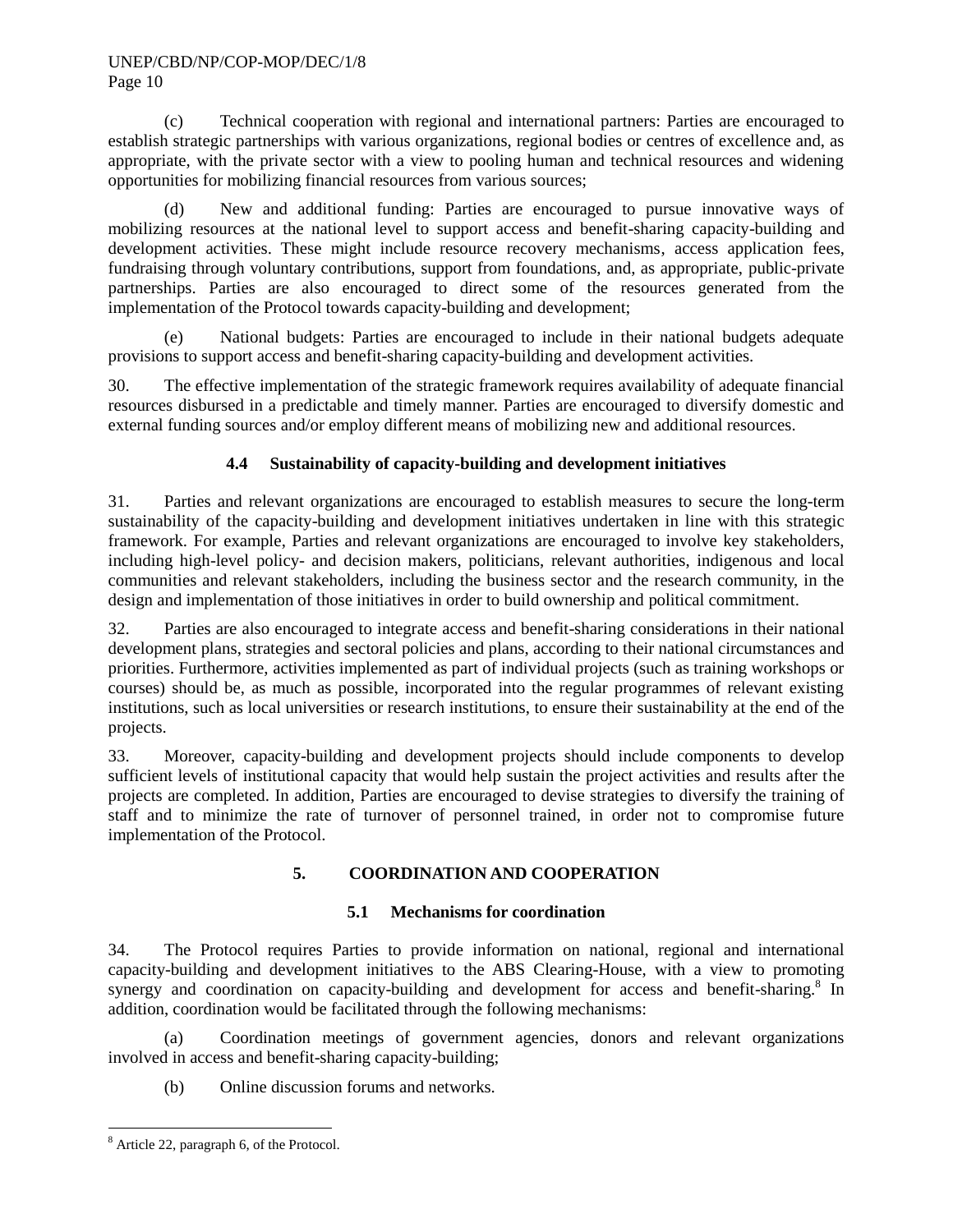35. The objectives of these coordination mechanisms are to:

(a) Promote cooperation and synergies in the implementation of the strategic framework;

(b) Enhance efficiency in access and benefit-sharing capacity-building and development activities by avoiding duplication at different levels and across different sectors;

(c) Facilitate the sharing of experiences and best practices on access and benefit-sharing capacity-building and development;

(d) Promote mutual supportiveness of capacity-building and development initiatives for implementation of the Protocol and of other international instruments on access and benefit-sharing.

36. Coordination should take place at the international, regional, subregional and national levels. Regional and subregional meetings and existing institutional structures may be used to coordinate access and benefit-sharing capacity initiatives. The national focal points are encouraged to oversee coordination at the national level.

## **5.2 Cooperation among Parties and relevant organizations**

37. Parties are encouraged to establish or use existing mechanisms to facilitate cooperation between and among Parties and relevant organizations on capacity-building and development for the implementation of the Protocol. Cooperation will help Parties and stakeholders complement each other's efforts and provide opportunities for pooling and maximizing available resources and expertise.

38. Initially, it is recommended that the main focus be placed on promoting or strengthening cooperation among Parties at the subregional and regional levels, building upon existing initiatives and using existing bodies<sup>9</sup> and mechanisms/programmes, such as the South-South cooperation programme under the Convention on Biological Diversity and the South-South Cooperation Exchange Mechanism under the United Nations Environment Programme.

39. The Secretariat will also initiate cooperation with key partners to ensure mutual supportiveness in their capacity development efforts.

40. Areas of cooperation may include the following:

 $\overline{a}$ 

(a) Development of joint capacity-building and development initiatives;

(b) Establishment of exchange programmes between countries;

(c) Organization of joint meetings, conferences, workshops and trainings to promote dialogue and mutual understanding of access and benefit-sharing issues;

(d) Joint educational programmes on access and benefit-sharing, including internships or short-term courses;

(e) Scientific and technical cooperation, including technology transfer, information and experience exchange, and funding support of local programmes and projects;

(f) Establishment of regional databases, websites and discussion forums to facilitate information exchange.

41. The Secretariat will conduct periodic assessments and mapping of institutions and organizations (both governmental and non-governmental) involved in capacity-building and development in access and benefit-sharing. Relevant institutions are invited and encouraged to establish regional or subregional

 $9$  Existing regional bodies and institutions that may be used include: the African Union Commission (AUC), Central African Forest Commission (COMIFAC); South Asian Association for Regional Cooperation (SAARC); Economic Cooperation Organization (ECO); Association of Southeast Asian Nations (ASEAN); International Centre for Integrated Mountain Development (ICIMOD); Gulf Cooperation Council; Arab League; Secretariat of the Pacific Regional Environment Programme (SPREP) and the Caribbean Community (CARICOM).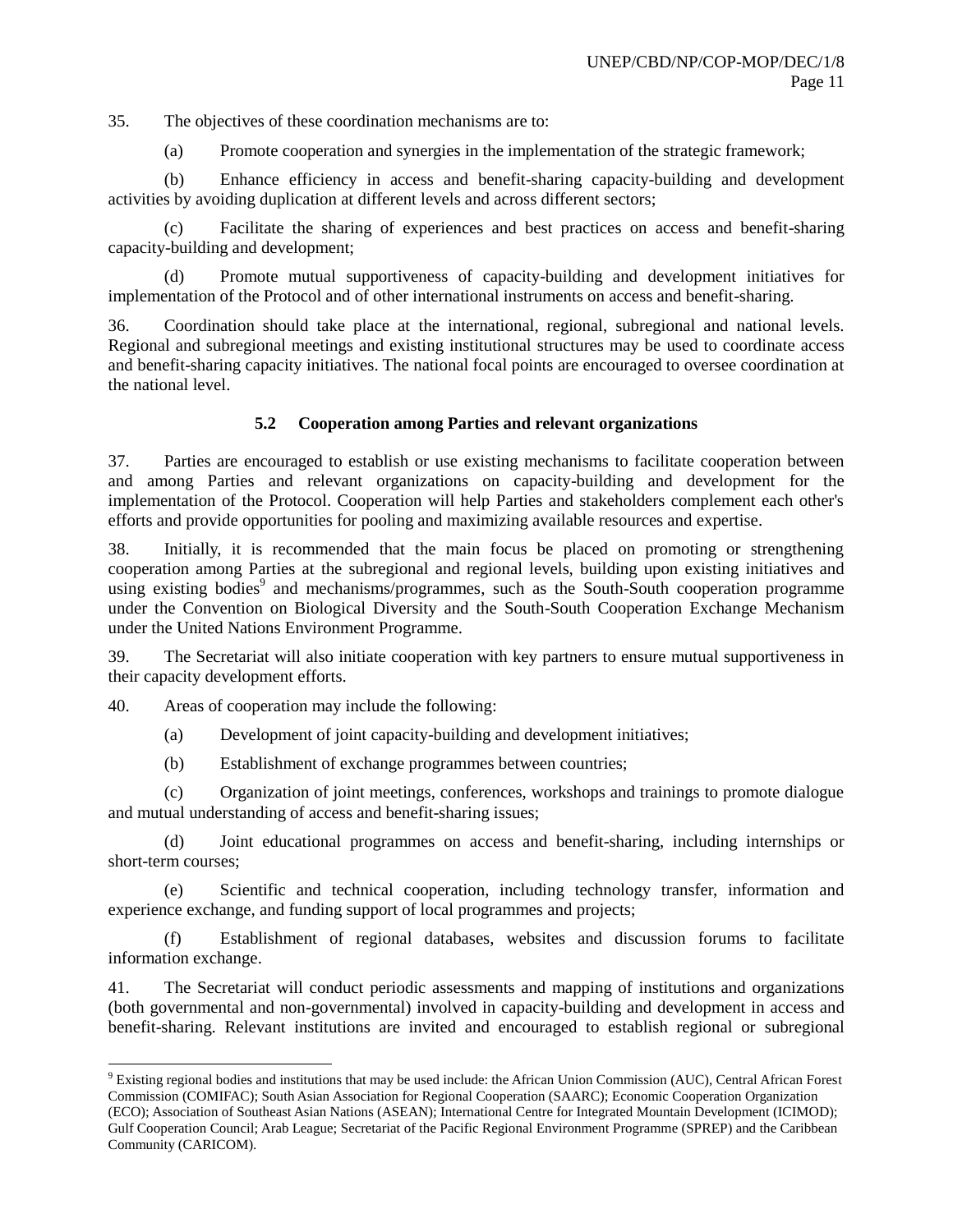networks or learning communities on capacity-building and development for implementation of the Protocol in the respective regions or subregions.

## **6. MONITORING AND REVIEW**

42. The Conference of the Parties serving as the meeting of the Parties to the Protocol will monitor the implementation of this strategic framework. Parties, indigenous and local communities and relevant organizations are invited to provide to the ABS Clearing-House information on capacity-building and development initiatives, including the results of those initiatives, using a common format developed by the Secretariat.

43. The Secretariat will prepare reports on the status of implementation of the strategic framework for consideration by the Conference of the Parties serving as the meeting of the Parties to the Protocol at its regular meetings. The reports will highlight the main activities accomplished, the key results achieved and the challenges encountered. The report will provide a general sense of the overall progress made at different levels and identify the gaps and areas that might require additional intervention. The meeting of the Parties to the Protocol will review the progress made and provide guidance on measures for improvement.

44. An evaluation of the strategic framework will be carried out in 2020. The evaluation report will be used by the Conference of the Parties serving as the meeting of the Parties to the Protocol to review, and revise as appropriate, the strategic framework in conjunction with the review of the Strategic Plan for Biodiversity 2011-2020.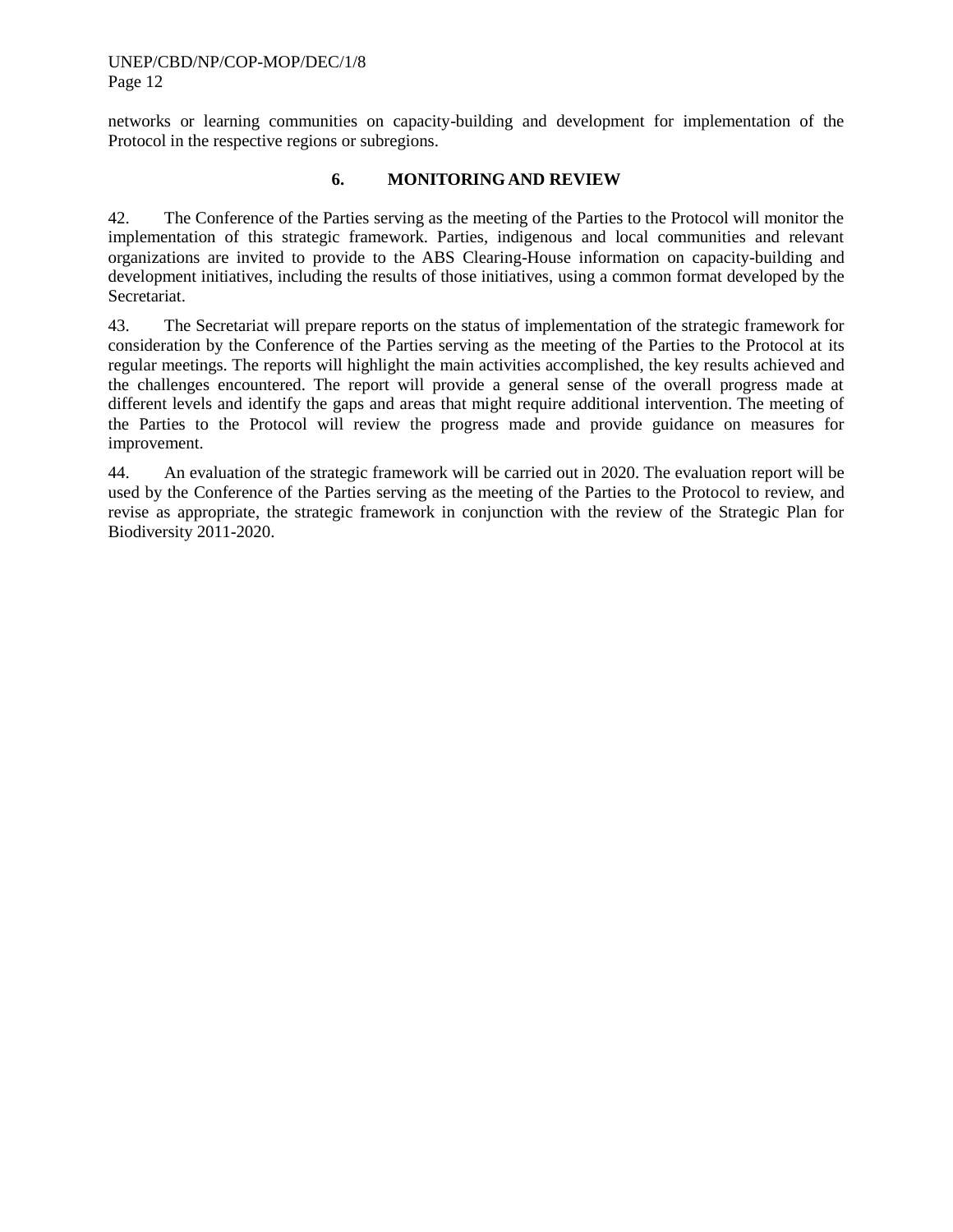## *Appendix I*

## **OVERVIEW OF MEASURES REQUIRING CAPACITY-BUILDING AND DEVELOPMENT IN ORDER TO EFFECTIVELY IMPLEMENT THE PROTOCOL BASED ON THE NEEDS AND PRIORITIES EXPRESSED BY PARTIES AND INDIGENOUS AND LOCAL COMMUNITIES**

<span id="page-12-0"></span>

| <b>Indicative</b><br>timeframe <sup>10</sup> | Key Area 1: Capacity to implement,<br>and to comply with the obligations                                                                                                                                                                                                                                                                                                                                                                                                                                                                                                                                                                                                                                                                                                                                                              | Key Area 2: Capacity to<br>develop, implement and                                                                                                                                                                                                                                                                                                                                                                                                                                                                                                              | Key Area 3: Capacity<br>to negotiate mutually                                                                                                                                                                                                                                                                                                                                                                                                                                                                                                                                                              | Key Area 4: Capacity needs<br>and priorities of indigenous                                                                                                                                                                                                                                                                                                                                                                                                                                                                                                                                                                                                                 | <b>Key Area 5: Capacity</b><br>of countries to develop                                           |
|----------------------------------------------|---------------------------------------------------------------------------------------------------------------------------------------------------------------------------------------------------------------------------------------------------------------------------------------------------------------------------------------------------------------------------------------------------------------------------------------------------------------------------------------------------------------------------------------------------------------------------------------------------------------------------------------------------------------------------------------------------------------------------------------------------------------------------------------------------------------------------------------|----------------------------------------------------------------------------------------------------------------------------------------------------------------------------------------------------------------------------------------------------------------------------------------------------------------------------------------------------------------------------------------------------------------------------------------------------------------------------------------------------------------------------------------------------------------|------------------------------------------------------------------------------------------------------------------------------------------------------------------------------------------------------------------------------------------------------------------------------------------------------------------------------------------------------------------------------------------------------------------------------------------------------------------------------------------------------------------------------------------------------------------------------------------------------------|----------------------------------------------------------------------------------------------------------------------------------------------------------------------------------------------------------------------------------------------------------------------------------------------------------------------------------------------------------------------------------------------------------------------------------------------------------------------------------------------------------------------------------------------------------------------------------------------------------------------------------------------------------------------------|--------------------------------------------------------------------------------------------------|
|                                              | of, the Protocol                                                                                                                                                                                                                                                                                                                                                                                                                                                                                                                                                                                                                                                                                                                                                                                                                      | enforce domestic legislative,<br>administrative or policy<br>measures on access and<br>benefit-sharing (ABS)                                                                                                                                                                                                                                                                                                                                                                                                                                                   | agreed terms (MAT)                                                                                                                                                                                                                                                                                                                                                                                                                                                                                                                                                                                         | and local communities (ILCs)<br>and relevant stakeholders,<br>including the business sector<br>and the research community                                                                                                                                                                                                                                                                                                                                                                                                                                                                                                                                                  | their endogenous<br>research capabilities to<br>add value to their own<br>genetic resources (GR) |
| Short-term                                   | Enabling ratification of, or accession<br>to, the Protocol<br>Raising-awareness of the<br>importance of genetic resources<br>(GR) and traditional knowledge<br>associated with genetic resources<br>(TK), and related ABS issues<br>Mapping of relevant actors,<br>including other relevant<br>international instruments on ABS,<br>and existing expertise for the<br>implementation of the Protocol.<br>Mobilizing new and innovative<br>financial resources to implement the<br>Protocol<br>Establishing mechanisms for<br>domestic interagency coordination<br>Employing the best available<br>communication tools and Internet-<br>based systems for ABS activities<br>including providing information to<br>the ABS Clearing-House<br>Developing mechanisms to<br>implement, and comply with the<br>obligations of, the Protocol | Developing a policy<br>framework on ABS.<br>Taking stock of existing<br>domestic ABS measures to<br>identify gaps in light of the<br>obligations of the Protocol.<br>Setting-up new or<br>amending existing ABS<br>legislative, administrative<br>or policy measures with a<br>view to implementing the<br>Protocol<br>Developing regional model<br>legislation<br>Establishing institutional<br>arrangements and<br>administrative systems for<br><b>ABS</b><br>Developing procedures for<br>granting or refusing to<br>grant prior informed<br>consent (PIC) | Promoting equity and<br>fairness in negotiation<br>of MAT, including<br>through training in<br>relevant legal,<br>scientific and<br>technical skills.<br>Developing model<br>sectoral and cross-<br>sectoral contractual<br>clauses (to provide<br>guidance in the<br>negotiation of MAT)<br>Developing and<br>implementing pilot<br>ABS agreements<br>Promoting better<br>understanding of<br>business models in<br>relation to the<br>utilization of genetic<br>resources<br>Developing capacity<br>to enhance<br>transparency about<br>the utilization of GR<br>and TK in accordance<br>with the Nagoya | Participating in legal, policy<br>and decision-making<br>processes<br>Developing minimum<br>requirements, as appropriate,<br>for MAT to secure the fair<br>and equitable sharing of<br>benefits arising from the<br>utilization of TK<br>Developing community<br>protocols in relation to access<br>to TK and the fair and<br>equitable sharing of benefits<br>arising from the utilization of<br>that knowledge<br>Developing model<br>contractual clauses for<br>benefit-sharing arising from<br>the utilization of TK<br>Enhancing the capacity of<br>ILCs, in particular women<br>within those communities, in<br>relation to access to genetic<br>resources and/or TK | Developing and using<br>methods for valuation<br>of GRs and associated<br>TK                     |

<sup>&</sup>lt;sup>10</sup> The indicative timeframe relates to the period within which implementation of the identified measures may be initiated. Short-term covers the period 2014-2017; medium-term covers 2018-2020; and long-term covers the period beyond 2020.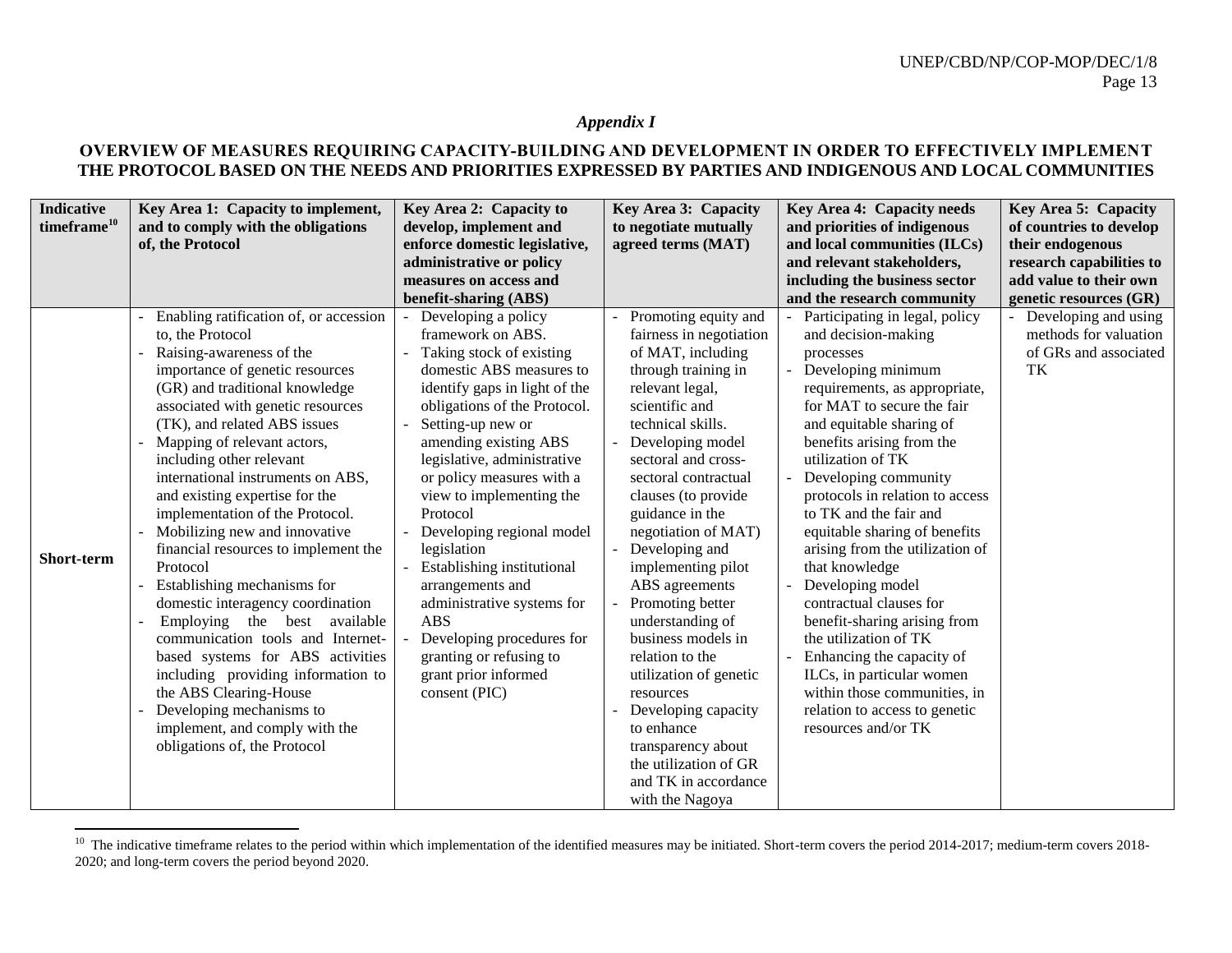| <b>Indicative</b><br>timeframe <sup>10</sup> | Key Area 1: Capacity to implement,<br>and to comply with the obligations<br>of, the Protocol                                                                                                                                                                                                                           | Key Area 2: Capacity to<br>develop, implement and<br>enforce domestic legislative,<br>administrative or policy<br>measures on access and<br>benefit-sharing (ABS) | <b>Key Area 3: Capacity</b><br>to negotiate mutually<br>agreed terms (MAT)  | Key Area 4: Capacity needs<br>and priorities of indigenous<br>and local communities (ILCs)<br>and relevant stakeholders,<br>including the business sector<br>and the research community                    | Key Area 5: Capacity<br>of countries to develop<br>their endogenous<br>research capabilities to<br>add value to their own<br>genetic resources (GR)                                                                    |
|----------------------------------------------|------------------------------------------------------------------------------------------------------------------------------------------------------------------------------------------------------------------------------------------------------------------------------------------------------------------------|-------------------------------------------------------------------------------------------------------------------------------------------------------------------|-----------------------------------------------------------------------------|------------------------------------------------------------------------------------------------------------------------------------------------------------------------------------------------------------|------------------------------------------------------------------------------------------------------------------------------------------------------------------------------------------------------------------------|
|                                              |                                                                                                                                                                                                                                                                                                                        |                                                                                                                                                                   | Protocol after they<br>have left the provider<br>country, as<br>appropriate |                                                                                                                                                                                                            |                                                                                                                                                                                                                        |
| Medium-<br>term                              | Developing mechanisms to monitor<br>the utilization of genetic resources,<br>including through designation of<br>checkpoints.<br>Reporting on measures taken to<br>implement the Protocol<br>Developing mechanisms for<br>promoting mutual supportiveness<br>with other relevant international<br>instruments          | Promoting compliance with<br>domestic legislation or<br>regulatory requirements on<br><b>ABS</b>                                                                  | Developing capacity<br>to negotiate MAT                                     | Developing capacity to<br>negotiate MAT<br>Increasing understanding of<br>the obligations of the Parties<br>under the Protocol<br>Enhancing the capacity of<br>relevant stakeholders in<br>relation to ABS | <b>Facilitating transfer</b><br>of technology and<br>developing<br>infrastructure for<br>research, and building<br>technical capacity to<br>make such<br>technology transfer<br>sustainable                            |
| Long-term                                    | Promoting compliance with<br>mutually agreed terms<br>Enhancing the contribution of ABS<br>activities to the conservation of<br>biological diversity and the<br>sustainable use of its components<br>Developing measures regarding<br>access to justice in relation to ABS<br>cases<br>Addressing transboundary issues |                                                                                                                                                                   |                                                                             | Managing TK associated with<br>genetic resources                                                                                                                                                           | Undertaking research<br>and taxonomic<br>studies related to<br>conservation of<br>biological diversity<br>and sustainable use of<br>its components and<br>bioprospecting,<br>Developing genetic<br>resources databases |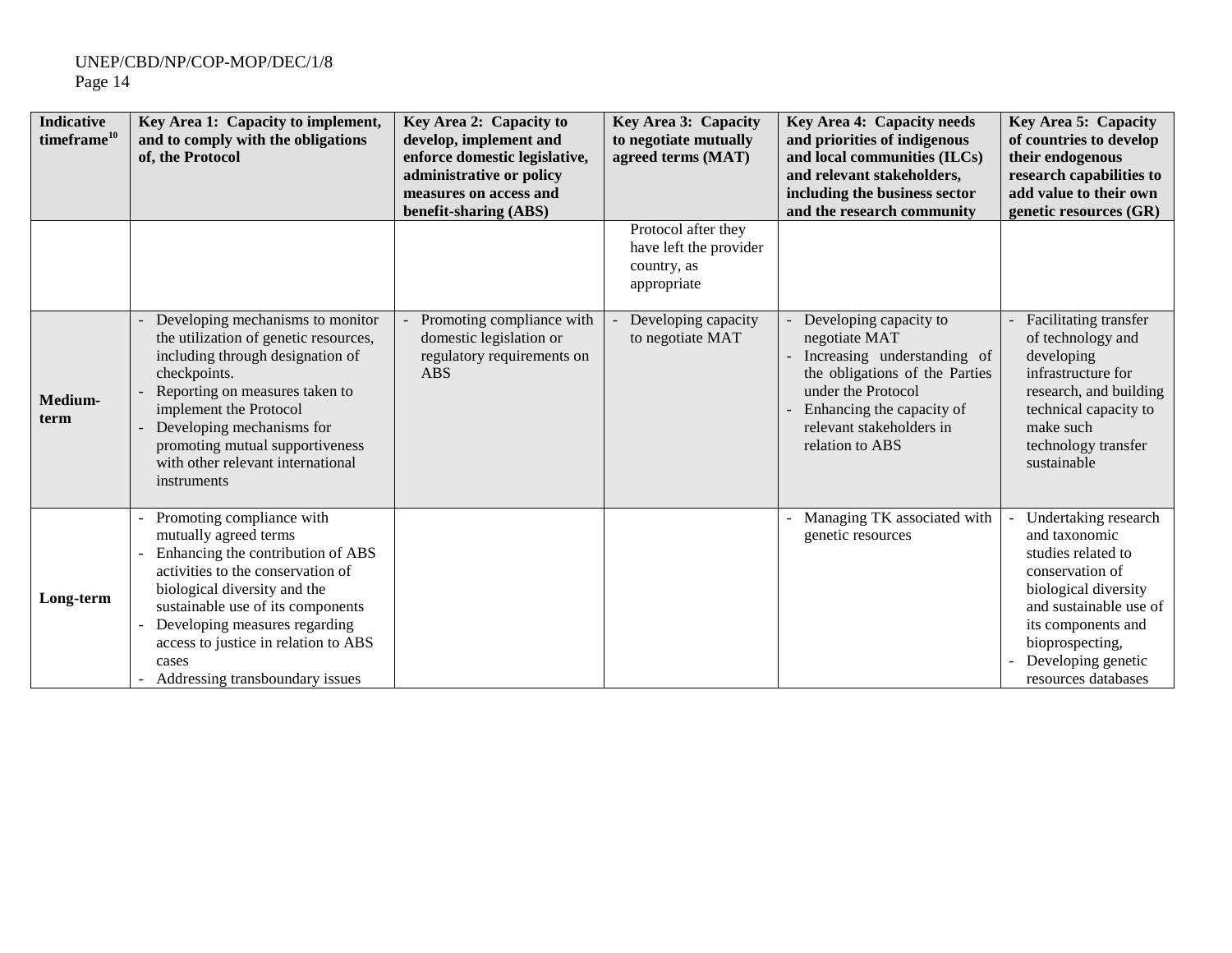*Appendix II*

## **PRACTICAL CAPACITY-BUILDING AND DEVELOPMENT ACTIVITIES TO SUPPORT THE EFFECTIVE IMPLEMENTATION OF THE NAGOYA PROTOCOL**

## **Key Area 1: Capacity to implement, and comply with the obligations of, the Protocol**

<span id="page-14-0"></span>

| <b>Strategic measure</b>                                                 | Indicative capacity-building and development activities                                                                                                                                                                                |
|--------------------------------------------------------------------------|----------------------------------------------------------------------------------------------------------------------------------------------------------------------------------------------------------------------------------------|
| 1.1 Enabling ratification of, or<br>accession to, the Protocol           | • Development of a manual on the ratification of, or accession to, the Protocol including templates for briefing documents for high<br>government officials based on experiences of countries that have already ratified the Protocol. |
|                                                                          | • Organization of workshops for government officials on the provisions of the Protocol.                                                                                                                                                |
|                                                                          | • Provision of funding support and technical assistance/resource persons for organization of stakeholder consultation workshops<br>on the provisions of the Protocol.                                                                  |
|                                                                          | • Organization of training for ABS National Focal Points on the management of multi-stakeholder processes in the ABS issues.                                                                                                           |
| 1.2 Raising awareness of the<br>importance of GR and TK, and             | • Development of toolkits to guide Parties and other stakeholders on how to design and conduct awareness-raising activities on<br>the Protocol.                                                                                        |
| related ABS issues                                                       | • Organization of workshops for government officials and other stakeholders relevant for ABS implementation on how to<br>communicate ABS issues.                                                                                       |
|                                                                          | • Organization of workshops for journalists and other media and communication experts on the importance of GR and TK, and<br>related ABS issues.                                                                                       |
|                                                                          | • Development of guidelines on how to integrate ABS issues into post-secondary school curricula and informal education<br>programmes.                                                                                                  |
|                                                                          | • Design and organization of short courses on ABS in universities and other academic institutions.                                                                                                                                     |
| 1.3 Mapping of relevant actors,                                          | Development of explanatory material on ABS stakeholder mapping and analysis.<br>$\bullet$                                                                                                                                              |
| including other relevant                                                 | Development of templates to assist Parties in taking stock of existing expertise on ABS.<br>$\bullet$                                                                                                                                  |
| international instruments on ABS,                                        | Organization of training in stakeholder identification and analysis skills for government officials in charge of ABS.                                                                                                                  |
| and existing expertise for the<br>implementation of the Protocol         | • Provision of technical assistance for establishment of mechanisms to facilitate networking among various actors.                                                                                                                     |
| 1.4 Mobilizing new and innovative<br>financial resources to implement    | • Organization of training of government officials in resource mobilization skills (e.g. project development, fundraising and<br>resource recovery).                                                                                   |
| the Protocol                                                             | • Provision of technical assistance for the development of national resource mobilization strategies.                                                                                                                                  |
| 1.5 Establishing mechanisms for<br>domestic interagency coordination     | • Documentation of case studies on best practices and lessons learned on interagency coordination from existing bodies involved<br>in ABS issues.                                                                                      |
|                                                                          | • Provision of technical assistance for the establishment of mechanisms to facilitate domestic interaction among agencies,<br>including for assessment of options and sustainability.                                                  |
| Employing the best available<br>1.6<br>communication tools and Internet- | • Provision of technical assistance and training in the use of the best available communication tools and Internet-based systems<br>for ABS activities.                                                                                |
| based systems for ABS activities<br>including providing information to   | • Development or adaptation of communication tools, such as webinars, social media and e-learning, for dissemination of existing<br>information material on ABS.                                                                       |
| the ABS Clearing-House                                                   | • Development of suitable information-sharing platforms linked to the ABS Clearing-House.                                                                                                                                              |
|                                                                          | • Development of e-learning modules and hands-on training on the use of the ABS Clearing-House and the clearing-house                                                                                                                  |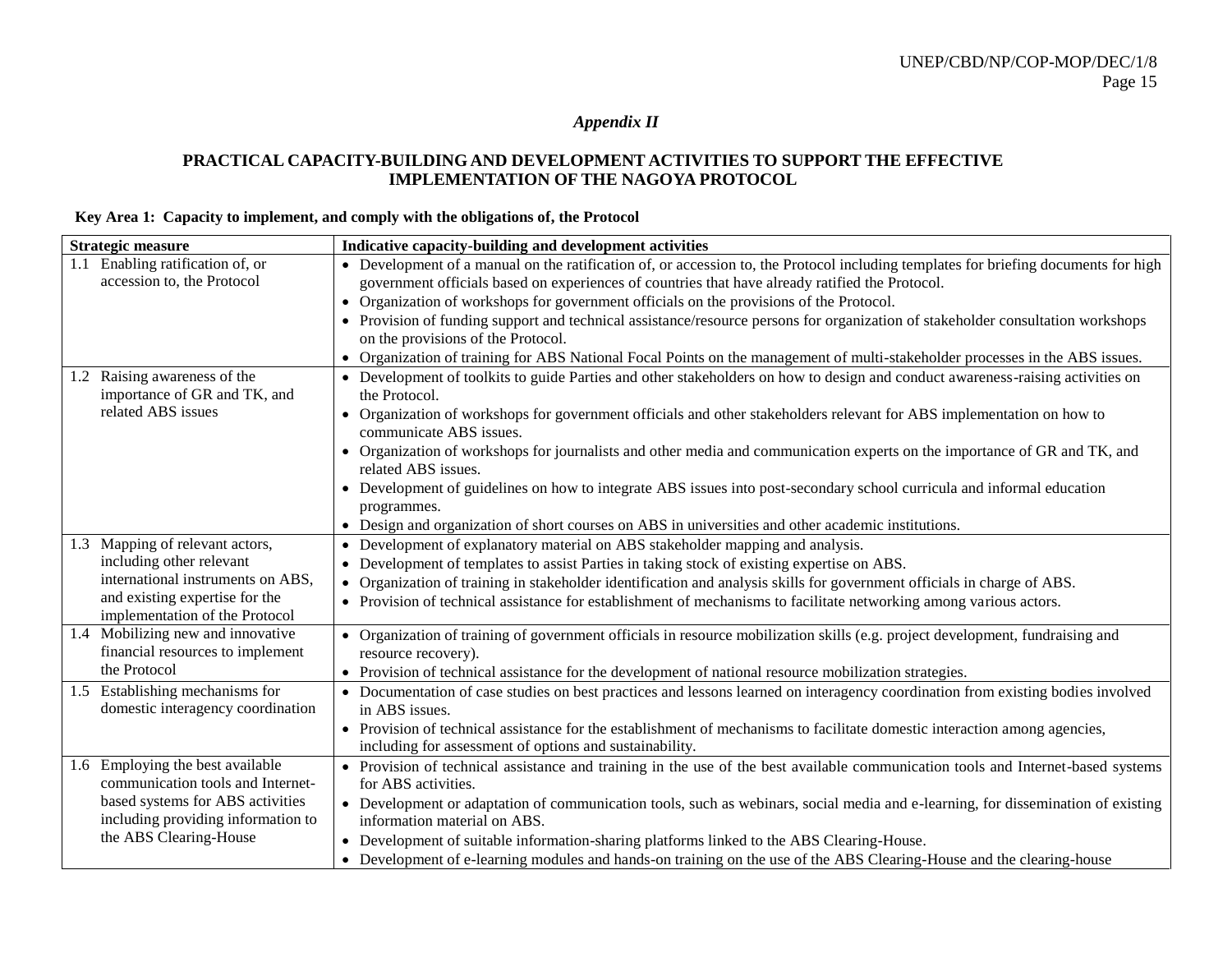| <b>Strategic measure</b>                                                                                                 | Indicative capacity-building and development activities                                                                                                                                                                                        |  |  |
|--------------------------------------------------------------------------------------------------------------------------|------------------------------------------------------------------------------------------------------------------------------------------------------------------------------------------------------------------------------------------------|--|--|
|                                                                                                                          | mechanism.                                                                                                                                                                                                                                     |  |  |
| Developing mechanisms to monitor<br>the utilization of genetic resources,<br>including the designation of<br>checkpoints | Development of guidelines for the establishment and the strengthening of checkpoints in-country, including roles and<br>functioning of checkpoints.<br>Organization of trainings of government officials responsible for managing checkpoints. |  |  |
| Reporting on measures taken to<br>1.8<br>implement the Protocol                                                          | Provision of technical and financial assistance to prepare national reports.                                                                                                                                                                   |  |  |

## **Key Area 2: Capacity to develop, implement and enforce domestic legislative, administrative or policy measures on access and benefit-sharing**

| <b>Strategic measure</b>                                                                            | Indicative capacity-building and development activities                                                                                                                                                                                                                                                                           |
|-----------------------------------------------------------------------------------------------------|-----------------------------------------------------------------------------------------------------------------------------------------------------------------------------------------------------------------------------------------------------------------------------------------------------------------------------------|
| Developing a domestic policy<br>2.1                                                                 | • Provision of technical assistance for analysis of existing ABS-related policies for the identification of gaps.                                                                                                                                                                                                                 |
| framework on ABS                                                                                    | • Provision of technical assistance for developing policy frameworks on ABS.                                                                                                                                                                                                                                                      |
|                                                                                                     | • Development of tools (for example guidelines, and case studies,) to facilitate integration of ABS considerations into sectoral and<br>cross-sectoral policies and plans.                                                                                                                                                        |
| Taking stock of existing domestic<br>2.2                                                            | • Provision of technical assistance for taking stock of existing measures relevant to the implementation of the Protocol.                                                                                                                                                                                                         |
| measures to identify gaps in light<br>of the obligations of the Protocol                            | • Development of guidelines on how to coordinate relevant national ABS policies, laws and regulations to ensure consistency and<br>legal clarity.                                                                                                                                                                                 |
| 2.3<br>Setting-up new or amending<br>existing ABS legislative,<br>administrative or policy measures | • Provision of technical and legal assistance for reviewing, updating and/or developing domestic ABS legislative, administrative or<br>policy measures, including, as appropriate, provisions on customary use and community protocols and exchange of genetic<br>resources and TK.                                               |
| with a view to implementing the                                                                     | • Development of guidelines on drafting or, revising ABS legislative, administrative or policy measures.                                                                                                                                                                                                                          |
| Protocol                                                                                            | • Organization of trainings (for example workshops, courses and e-learning modules) in drafting of ABS legislative, administrative<br>or policy measures.                                                                                                                                                                         |
|                                                                                                     | • Provision of technical assistance for the establishment of mechanisms for conducting stakeholder consultations on the<br>development of ABS legislative, administrative or policy measures.                                                                                                                                     |
| 2.4 Developing regional model<br>legislation                                                        | • Provision of technical and legal assistance to existing regional institutions, where appropriate, to draft model regional legislation<br>and regulations that can be adapted to the national situations.                                                                                                                        |
|                                                                                                     | • Provision of technical assistance to regional organizations for the development of guidelines to support coherent implementation<br>of the Protocol at the national level.                                                                                                                                                      |
| 2.5 Establishing institutional<br>arrangements and administrative                                   | • Facilitating the establishment of institutional arrangements and coordination mechanisms for implementing ABS legislative,<br>administrative or policy measures, through working with national institutions to enhance synergies.                                                                                               |
| systems for ABS                                                                                     | Organization of trainings for government officials in the implementation of ABS legislative, administrative or policy measures.<br>• Facilitating sharing of knowledge and expertise on ABS measures through on-job-training and peer-to-peer exchange<br>programmes, regional and subregional learning communities and networks. |
|                                                                                                     | • Provision of technical assistance for the development of administrative procedures for implementing the ABS measures.<br>• Development of guidelines for differentiating requests for access to genetic resources for commercial and non-commercial use.                                                                        |
|                                                                                                     | Development of guidelines for establishment of simplified measures on access to genetic resources for non-commercial research<br>purposes.                                                                                                                                                                                        |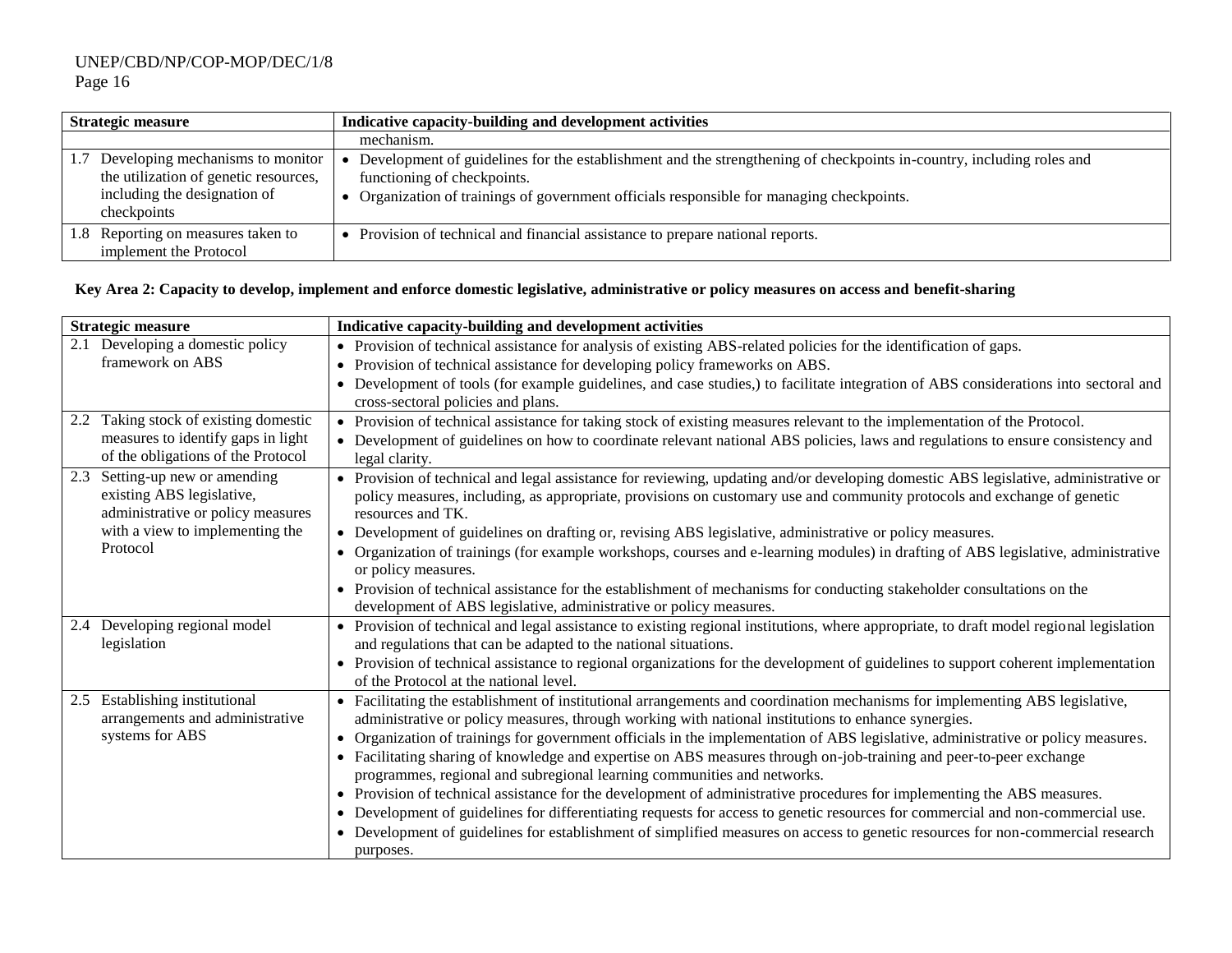| <b>Strategic measure</b>                                                                       | Indicative capacity-building and development activities                                                                                                                                                                                                                                                                                       |  |  |
|------------------------------------------------------------------------------------------------|-----------------------------------------------------------------------------------------------------------------------------------------------------------------------------------------------------------------------------------------------------------------------------------------------------------------------------------------------|--|--|
|                                                                                                | Development of guidelines for holistic and integrated approaches for ABS and particularly for strengthening the role of<br>indigenous and local communities.                                                                                                                                                                                  |  |  |
| 2.6 Developing procedures for<br>granting or refusing to grant prior<br>informed consent (PIC) | Development of explanatory notes on the different components of PIC.<br>Development of guidelines on granting PIC, including formats.<br>Organization of trainings and orientation programmes on granting PIC.                                                                                                                                |  |  |
| Promoting compliance with<br>2.7<br>domestic legislation or regulatory<br>requirements on ABS  | Provision of technical assistance to raise awareness of national ABS legislative, policy and administrative measures.<br>Documentation and dissemination of case studies on good practices in enforcing and promoting compliance with ABS measures.<br>Organization of trainings for border control personnel on biodiversity and ABS issues. |  |  |

# **Key Area 3: Capacity to negotiate mutually agreed terms**

| <b>Strategic measure</b>                                                                                                                           | Indicative capacity-building and development activities                                                                                                                                                                                                                                                                                                                                                                                                                                                                                                                                                                                                                                                                                                                                                                                                                                                                                                                                                                                                                                          |
|----------------------------------------------------------------------------------------------------------------------------------------------------|--------------------------------------------------------------------------------------------------------------------------------------------------------------------------------------------------------------------------------------------------------------------------------------------------------------------------------------------------------------------------------------------------------------------------------------------------------------------------------------------------------------------------------------------------------------------------------------------------------------------------------------------------------------------------------------------------------------------------------------------------------------------------------------------------------------------------------------------------------------------------------------------------------------------------------------------------------------------------------------------------------------------------------------------------------------------------------------------------|
| Promoting equity and fairness in<br>3.1<br>negotiation of MAT, including<br>through training in relevant legal,<br>scientific and technical skills | • Development of explanatory notes on the different components of MAT and relevant actors.<br>• Organization of trainings and orientation programmes on negotiation of MAT, including modules on technical and legal aspects.<br>• Orientation programme on IPR-related issues of MATs.<br>• Development of an operational manual on MAT, covering, inter alia, how to negotiate MAT and the roles and responsibilities of<br>relevant actors.<br>• Development of a review paper on legal frameworks linked to MAT process.<br>• Development of toolkit on MAT and organization of trainings and orientation programmes using the toolkit.<br>• Development of guidance on including provisions in MAT to share information on the implementation of MAT, including<br>through reporting requirements.<br>• Development of a manual on dispute settlement and organization of orientation programmes for legal experts and others in this<br>regard.<br>Organization of training programmes for national focal points and stakeholders on issues related monitoring and compliance<br>with MAT. |
| Developing model sectoral and<br>3.2<br>cross-sectoral contractual clauses                                                                         | • Development of legal training on contract law for non-lawyers.<br>• Development of model contractual clauses and contracts, including for different sectors.<br>• Organization of trainings on how to use the model contracts.                                                                                                                                                                                                                                                                                                                                                                                                                                                                                                                                                                                                                                                                                                                                                                                                                                                                 |
| Developing and implementing<br>3.3<br>pilot ABS agreements                                                                                         | • Documentation of case studies on ABS agreements, including examples of beneficiaries, monetary and non-monetary benefits,<br>modalities of benefit-sharing and the use of benefits.                                                                                                                                                                                                                                                                                                                                                                                                                                                                                                                                                                                                                                                                                                                                                                                                                                                                                                            |
| Promoting better understanding of<br>3.4<br>business models in relation to the<br>utilization of genetic resources                                 | • Development of a manual on business models in relation to the utilization of genetic resources for various sectors.<br>• Organization of trainings in business models in relation to the utilization of genetic resources for various sectors.<br>• Development of modules on bioprospecting and bioresource-based enterprise development.                                                                                                                                                                                                                                                                                                                                                                                                                                                                                                                                                                                                                                                                                                                                                     |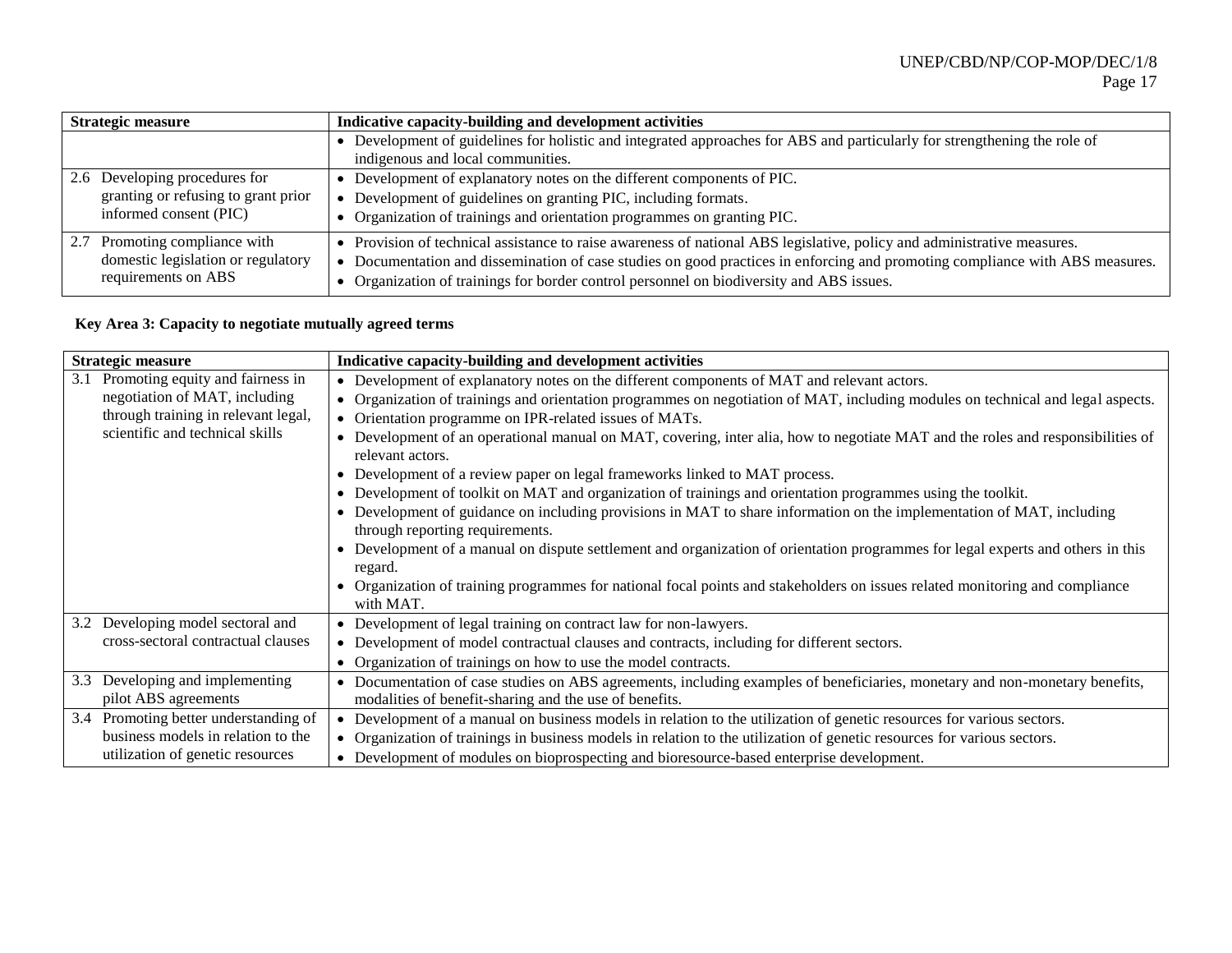| <b>Strategic measure</b>                                                                                                                                                 | Indicative capacity-building and development activities                                                                                                                                                                                                                                                                                                                                                                                                                                                                                                                                                                                                          |
|--------------------------------------------------------------------------------------------------------------------------------------------------------------------------|------------------------------------------------------------------------------------------------------------------------------------------------------------------------------------------------------------------------------------------------------------------------------------------------------------------------------------------------------------------------------------------------------------------------------------------------------------------------------------------------------------------------------------------------------------------------------------------------------------------------------------------------------------------|
| 4.1 Participating in legal, policy and<br>decision-making processes                                                                                                      | • Organization of training of ILCs, including women within those communities, on the provisions of the Protocol and how it will<br>work, including the understanding of legal, policy and decision-making processes on ABS issues, acknowledging the value of<br>their TK.                                                                                                                                                                                                                                                                                                                                                                                       |
|                                                                                                                                                                          | • Provision of technical assistance and trainings to enable indigenous and local communities and relevant stakeholders to participate<br>in the development of ABS measures.<br>Organization of trainings for other relevant stakeholders, including the business sector and the research community, on the<br>implementation of the Protocol.                                                                                                                                                                                                                                                                                                                   |
| 4.2 Developing minimum<br>requirements, as appropriate for<br>MAT to secure the fair and<br>equitable sharing of benefits<br>arising from the utilization of TK          | • Development of minimum requirements, as appropriate, for mutually agreed terms to secure the fair and equitable sharing of<br>benefits arising from the utilization of TK, with the participation and involvement of ILCs<br>Development of 'train the trainer' workshops for ILCs and other relevant stakeholders including the business sector and the<br>$\bullet$<br>research community, on how to use minimum requirements, as appropriate, for MAT in order to secure the fair and equitable<br>sharing of benefits arising from the utilization of TK.                                                                                                  |
| 4.3 Developing community protocols<br>in relation to access to TK and<br>the fair and equitable sharing of<br>benefits arising from the<br>utilization of that knowledge | Development of 'train the trainer' workshops, including the production of materials for ILCs on how to develop community<br>$\bullet$<br>protocols in relation to access to TK and the fair and equitable sharing of benefits arising from the utilization of that knowledge.<br>• Development of e-learning modules and other tools on how to develop community protocols in relation to access to TK and the<br>fair and equitable sharing of benefits arising from the utilization of that knowledge.                                                                                                                                                         |
| 4.4 Developing model contractual<br>clauses for benefit-sharing arising<br>from the utilization of TK                                                                    | • Development of 'train the trainer' modules for developing and using contractual clauses and ABS agreements for benefit-sharing<br>arising from the utilization of TK.<br>• Development of practical guidance tools on model contractual clauses on TK.                                                                                                                                                                                                                                                                                                                                                                                                         |
| Enhancing the capacity of ILCs,<br>4.5<br>in particular women within those<br>communities, in relation to access<br>to genetic resources and/or TK                       | Translation of relevant materials into local languages.<br>• Provision of technical assistance for establishment of help desks for indigenous and local communities and relevant stakeholders.<br>Provision of technical assistance for establishment and implementation of peer-to-peer learning programmes, including<br>$\bullet$<br>mentorship and on-the-job training programmes.<br>• Orientation and training programmes to enable ILCs to realize the potential of TK through its documentation, protection and use.                                                                                                                                     |
| 4.6 Negotiating favourable MAT                                                                                                                                           | Development of templates and guidelines to facilitate capacity needs self-assessments for MAT.<br>$\bullet$<br>Organization of training workshops/courses for ILCs and other relevant stakeholders, including the business sector and the<br>research community, on negotiation of mutually agreed terms.<br>Development of tailored e-learning modules for ILCs and other relevant stakeholders, including the business sector and the<br>research community, on negotiation of MAT/ABS agreements.                                                                                                                                                             |
| 4.7 Increasing understanding of the<br>obligations of Parties under the<br>Protocol with regard to TK and<br><b>ILCs</b>                                                 | Organization of seminars and workshops on the obligations of Parties under the Protocol with regard to TK and ILCs.<br>$\bullet$<br>• Development of guidelines on how to establish mechanisms to facilitate coordination across government departments/agencies<br>and local authorities governing ABS with regard to TK and ILCs.<br>• Documentation and dissemination of case studies on good practices with regard to TK and ILCs relating to ABS in order to enable<br>practitioners to learn and build on the experience of others.<br>• Supporting the establishment of online learning platforms to facilitate self-directed learning on ABS provisions. |

#### **Key Area 4: Capacity of indigenous and local communities and relevant stakeholders, including business sector and the research community, in relation to the implementation of the Nagoya Protocol**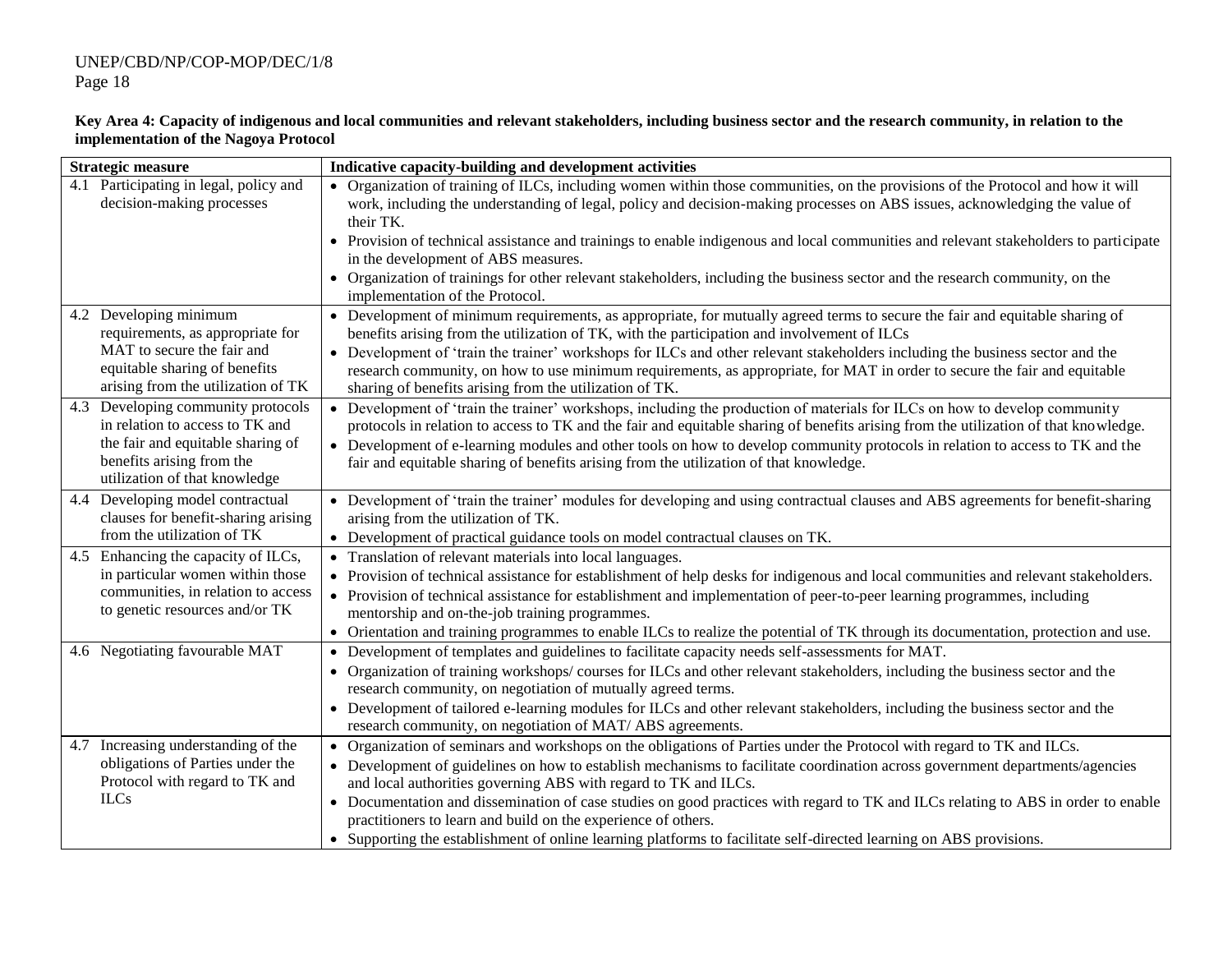| <b>Strategic measure</b>                                                  | Indicative capacity-building and development activities                                                                                                                                                                                                                                                                            |
|---------------------------------------------------------------------------|------------------------------------------------------------------------------------------------------------------------------------------------------------------------------------------------------------------------------------------------------------------------------------------------------------------------------------|
| Developing and using methods<br>5.1<br>for valuation of genetic resources | • Development of methodologies for assessing the potential commercial value of specific genetic resources and TK building on<br>good practices in the context of ABS.                                                                                                                                                              |
| and associated traditional<br>knowledge                                   | Facilitating the development of inter-linkages with other initiatives/methodologies/instruments for valorizing genetic resources<br>$\bullet$<br>and TK, for example through knowledge exchange.                                                                                                                                   |
|                                                                           | Documentation and dissemination of case studies on good practices and lessons learned to develop understanding of the value<br>$\bullet$<br>chain through analysing business models.                                                                                                                                               |
|                                                                           | Supporting multi-stakeholder approaches to integrate the potential value of genetic resources and TK into decision-making<br>processes for example through, the development of guidelines on how to establish mechanisms to facilitate coordination across<br>government departments/agencies and local authorities governing ABS. |
| Facilitating transfer of<br>5.2<br>technology and developing              | • Provision of technical assistance for joint research and scientific cooperation (e.g. peer–to-peer learning programmes),<br>including transfer and development of technology.                                                                                                                                                    |
| infrastructure for research and<br>building technical capacity to         | Provision of support (e.g. train the trainer workshops, mentorships and on the job training) to establish facilities in developing<br>$\bullet$<br>countries in order to train researchers and maintain existing skills, including on TK.                                                                                          |
| make such technology transfer<br>sustainable                              | Provision of technical assistance to develop research capabilities of domestic institutions and universities to add value to<br>$\bullet$<br>genetic resources.                                                                                                                                                                    |
|                                                                           | Supporting collaborative approaches to technical and scientific research and development programmes.                                                                                                                                                                                                                               |
| Undertaking research and<br>5.3                                           | Providing technical assistance to support the development or strengthening of genetic resources databases.<br>$\bullet$                                                                                                                                                                                                            |
| taxonomic studies related to<br>conservation of biological                | Organization of trainings on bioprospecting and value-addition for genetic resources for ILCs, small and medium enterprises<br>$\bullet$<br>and private sector.                                                                                                                                                                    |
| diversity and sustainable use of<br>its components and                    | Organization of trainings on research and taxonomic studies related to conservation of biological diversity and sustainable use<br>of its components.                                                                                                                                                                              |
| bioprospecting                                                            | Building capacity to undertake research and development of genetic resources to the commercialization stage.<br>٠                                                                                                                                                                                                                  |

## **Key Area 5: Capacity of countries to develop endogenous research capabilities to add value to their own genetic resources**